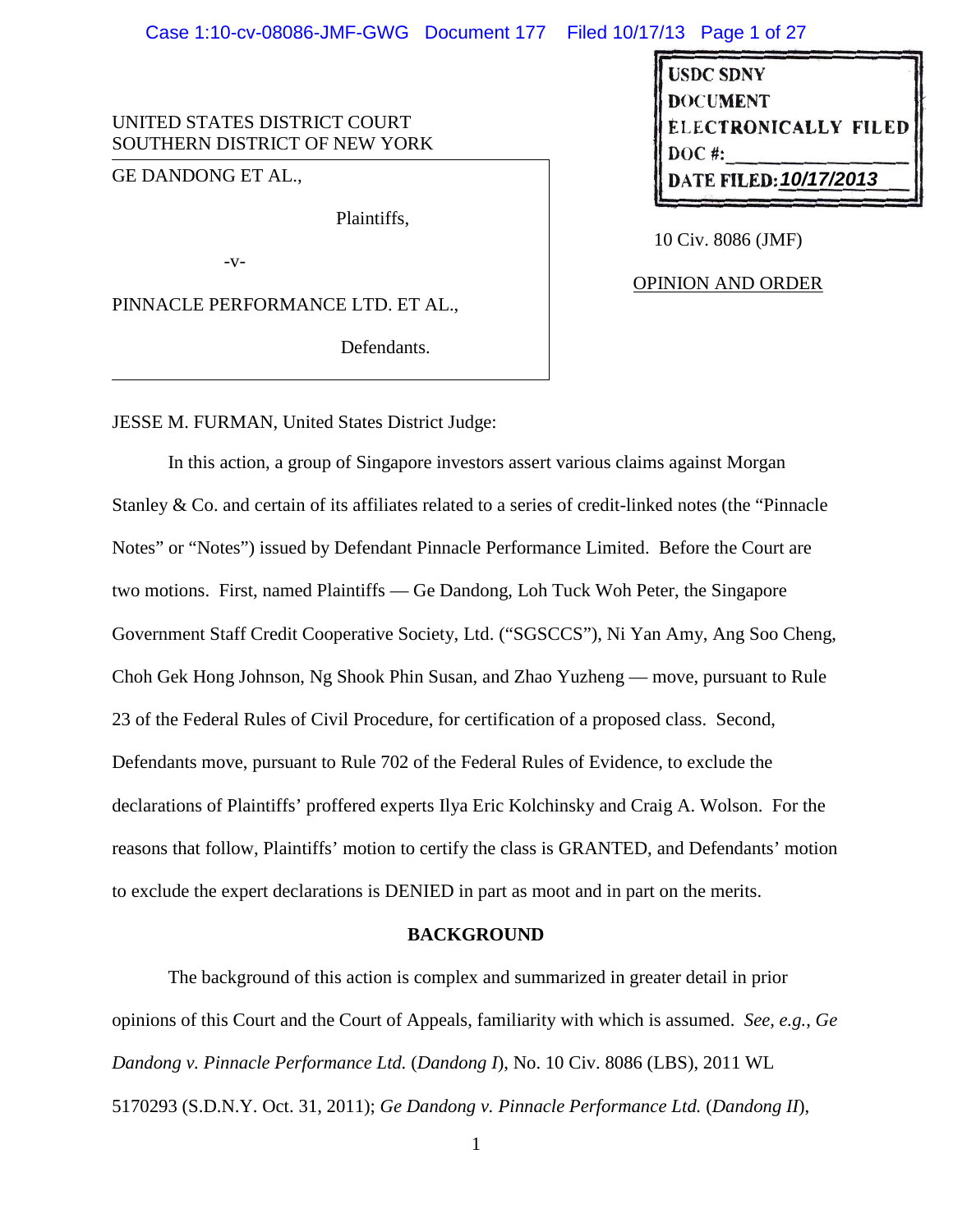No. 10 Civ. 8086 (LBS), 2011 WL 6156743 (S.D.N.Y. Dec. 12, 2011), *aff'd sub nom. Lam Yeen Leng v. Pinnacle Performance Ltd.*, 474 F. App'x 810, 814 (2d Cir. 2012) (summary order); *Ge Dandong v. Pinnacle Performance Ltd.* (*Dandong III*), — F. Supp. 2d. —, 2013 WL 4482509, at \*13 (S.D.N.Y. Aug. 22, 2013).

Plaintiffs are retail investors who purchased the Notes from various distributor banks based in Asia between August 2006 and December 2007. The Notes are a type of credit derivative known as a credit-linked note ("CLN"), which Defendants structured and issued in seven series during 2006 and 2007. (*See* McNeela Decl. (Docket No. 143) Ex. 3 at ii; *id.* Ex. 4 at ii; *id.* Ex. 5 at ii; *id.* Ex. 6 at SING0003533; *id.* Ex. 7 at SING0000964). Credit-linked notes shift the credit risk associated with certain Reference Entities ("REs") from a "protection buyer" (typically the bank arranging the CLNs) to a "protection seller" (the CLN investors). As Judge Sand — to whom this case was previously assigned — explained in his October 31, 2011 opinion, CLNs are typically created as follows:

First, the bank arranging the CLNs creates a Special Purpose Vehicle ("SPV") to issue the CLNs. The SPV is generally . . . an orphan company owned by a trustee that will not appear on the balance sheet of any party to the transaction. The bank then buys protection from the SPV in the amount of the CLNs that will be issued to investors insuring it against the possibility that the REs would experience a credit event, such as a default. The name given to this particular transaction is a credit default swap, and this is, in effect, a derivative contract that functions like a form of insurance. Second, the SPV sells the CLNs to investors and uses the principal it receives therefrom to purchase highly-rated securities, or underlying assets, which serve as collateral in the event the REs default. . . . Third, in return for assuming the risk, investors receive interest in the form of (i) credit protection payments from the sponsoring bank and (ii) any interest generated by the underlying assets. Assuming that no credit event occurs, investors will receive the redemption value of the Note.

*Dandong I*, 2011 WL 5170293, at \*1 (internal quotation marks and citations omitted).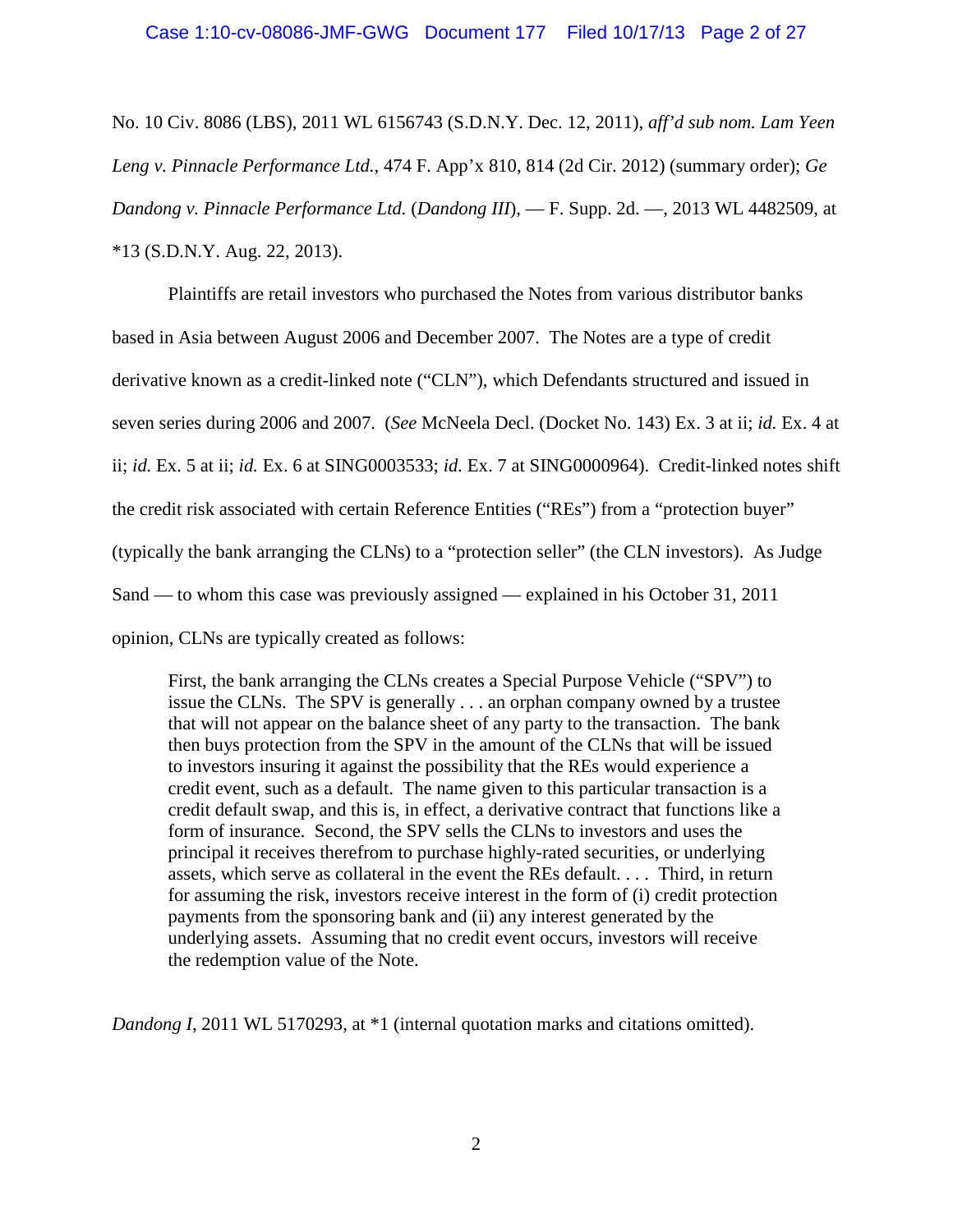# Case 1:10-cv-08086-JMF-GWG Document 177 Filed 10/17/13 Page 3 of 27

As Judge Sand also explained, "[g]enerally . . . from the perspective of the investor, the single most important risk exposure in a CLN is the credit risk associated with the reference entities." *Id.* at \*2 (internal quotation marks and alterations omitted). Yet, Plaintiffs contend, "[r]ather than invest [their] principal in low-risk underlying assets, [Defendants] invested in high-risk synthetic collateralized debt obligations," *id*., that they themselves issued (the "ACES CDOs")*.* Even worse, Plaintiffs argue, Defendants "shorted" — that is, bet against — the ACES CDOs that were to serve as the underlying assets for the Notes (Compl. ¶ 77 (Docket No. 1)), creating a situation in which Defendant "MS Capital stood to profit in the event that the pool of assets performed poorly, while the investors suffered losses." *Dandong I*, 2011 WL 5170293, at \*2.

Plaintiffs commenced this action on October 25, 2010. (Compl. (Docket No. 1)). At bottom, they allege that each series of Pinnacle Notes was sold pursuant to a set of documents (the "Offering Documents") that failed to reveal the true nature of the financial arrangement. The Offering Documents for each series comprised (1) a Base Prospectus common to all the Pinnacle Notes; (2) a Pricing Statement specific to the series; and (3) a two-page Brochure purporting to provide a "Summary of Terms" with respect to the series. (Compl. ¶¶ 247-51). According to the Complaint, these documents were materially false and misleading in various ways, including "by portraying the synthetic CDOs as one choice . . . for the Underlying Asset," when "in truth investment in the Synthetic CDOs was certain" (Compl.  $\P$  254), and by failing to disclose that Defendant "Morgan Stanley created the synthetic CDOs to be used as Underlying Assets and . . . possessed opposed interests . . . to those of Plaintiffs." (Compl.  $\P$  266).

Defendants filed a motion to dismiss the Complaint and, in October 2011, Judge Sand granted in part and denied in part their motion. The Court allowed the Plaintiffs' claims for,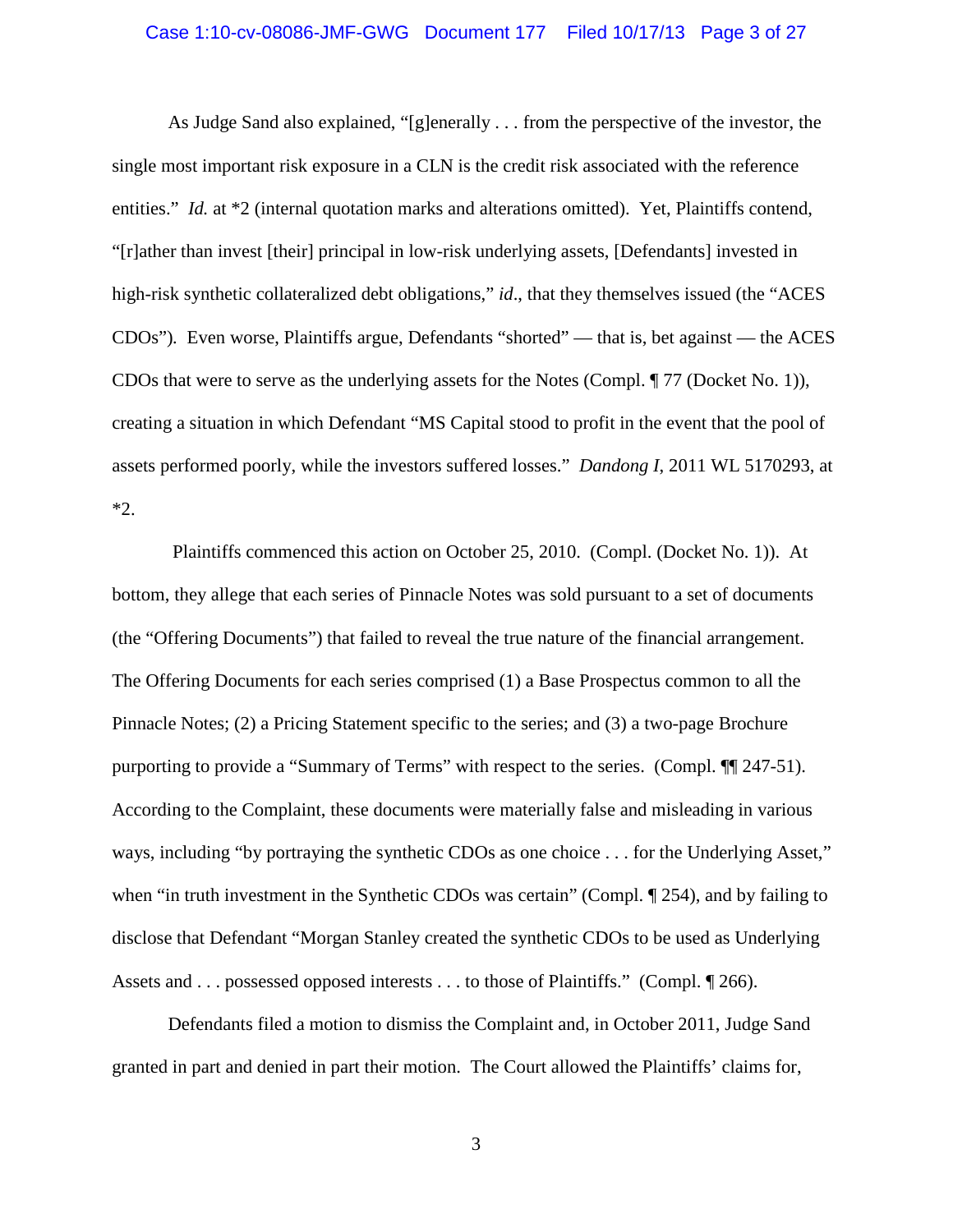# Case 1:10-cv-08086-JMF-GWG Document 177 Filed 10/17/13 Page 4 of 27

*inter alia*, fraud, fraudulent inducement, and breach of the implied covenant of good faith and fair dealing to proceed. *See Dandong I*, 2011 WL 5170293, at \*16. Defendants subsequently sought an anti-suit injunction from the High Court of the Republic of Singapore; in response, Judge Sand issued an anti-anti-suit injunction, preventing Defendants from further prosecuting their injunction application in Singapore, *see Dandong II*, 2011 WL 6156743, at \*1. Judge Sand's injunction was affirmed by the Second Circuit on interlocutory review, but the Court of Appeals nonetheless remanded the case because it found that Judge Sand had erred in not addressing whether there was personal jurisdiction over Defendant Pinnacle Performance Limited. *See Lam Yeen Leng*, 474 F. App'x 810*.* The Circuit did not address whether Judge Sand had properly ruled on Defendants' motion to dismiss. *See id.*

On remand, Plaintiffs filed an Amended Complaint (Docket No. 109), which Defendants again moved to dismiss. This time, Defendant Morgan Stanley moved to dismiss on the grounds, among others, that "subsequent developments render[ed] the Amended Complaint's core fraud allegation implausible as a matter of law" and that the "Plaintiff[s] . . . testified that they did not read or could not remember reading the Pinnacle Notes offering documents that the Amended Complaint alleges Plaintiffs relied on." (Morgan Stanley Mem. in Supp. Mot. To Dismiss 1 (Docket No. 122)). The Court granted Morgan Stanley's motion to dismiss with respect to Plaintiffs' claim of aiding and abetting breach of the implied covenant of good faith and fair dealing, but otherwise denied the motion. *See Dandong III*, 2013 WL 4482509, at \*13. That is, Plaintiffs' claims for fraud, aiding and abetting fraud, fraudulent inducement, aiding and abetting fraudulent inducement, and breach of the covenant of good faith and fair dealing all survived. (Am. Compl. ¶¶ 289-330).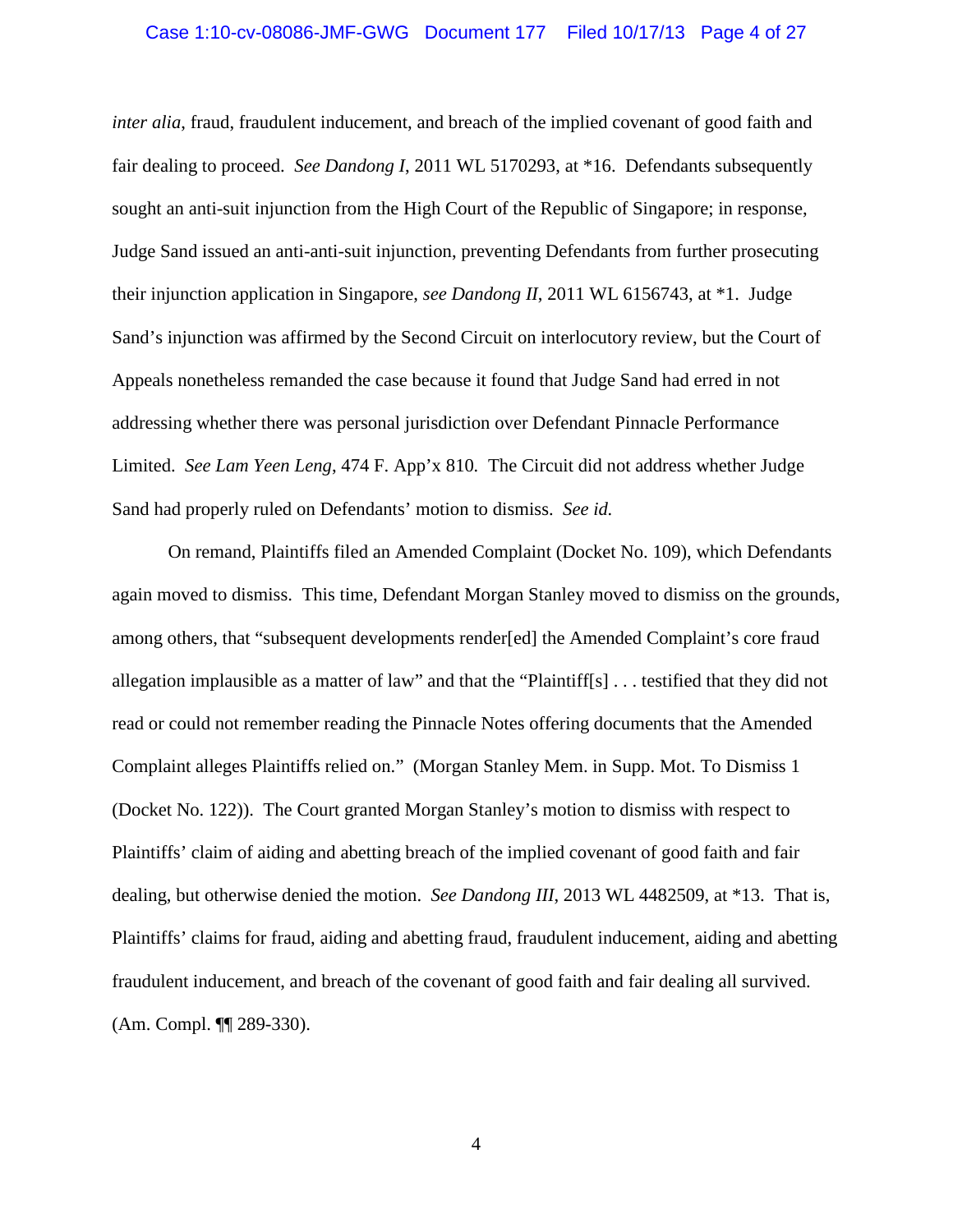# Case 1:10-cv-08086-JMF-GWG Document 177 Filed 10/17/13 Page 5 of 27

As noted, there are now two motions pending before this Court. First, Plaintiffs move pursuant to Rule 23 of the Federal Rules of Civil Procedure to certify the following class:

All persons who purchased Pinnacle Notes Series 1, 2, 3, 6, 7, 9, and 10 or their successors in interest and thereby suffered damages, excluding: the Defendants named herein; any of Defendants' Officers or Directors or their immediate family members; or any firm trust, partnership, corporation, or entity in which a Defendant or its Officers or Directors or their immediate family members, has a controlling interest.

(Plaintiffs' Memorandum of Law in Support of their Motion for Class Certification ("Pls.' Cert. Mem.") 1 (Docket No. 142)). Plaintiffs also seek the appointment of the named Plaintiffs as class representatives, as well as the appointment of Kirby McInerney LLP as lead class counsel. (*Id.*) Second, Defendants move pursuant to Rule 702 of the Federal Rules of Evidence to exclude two expert declarations filed by Plaintiffs in support of their motion for class certification, namely the declarations of Craig A. Wolson (Docket No. 146), and Ilya Eric Kolchinsky (Docket No. 147). (*See* Memorandum of Law in Support of Defendants' Motion to Exclude the Declarations of Plaintiffs' Experts Ilya Eric Kolchinsky and Craig A. Wolson ("Defs.' Exclusion Mem.") (Docket No. 155)). The Court will address the two motions in turn.

# **DISCUSSION**

# **A. Class Certification**

Rule 23 governs class certification. A party seeking class certification must first meet the requirements of Rule 23(a), namely: numerosity, commonality, typicality, and adequacy of representation. *See* Fed. R. Civ. P. 23(a). If those threshold requirements are met, the proposed class must also fit within one of the subdivisions of Rule 23(b). *See* Fed. R. Civ. P. 23(b); *see also, e.g.*, *Brown v. Kelly*, 609 F.3d 467, 475-76 (2d Cir. 2010). Here, Plaintiffs propose a Rule 23(b)(3) damages class (Pls.' Cert. Mem. 16), which means that it must meet Rule 23(b)(3)'s requirements that (1) "questions of law or fact common to class members predominate over any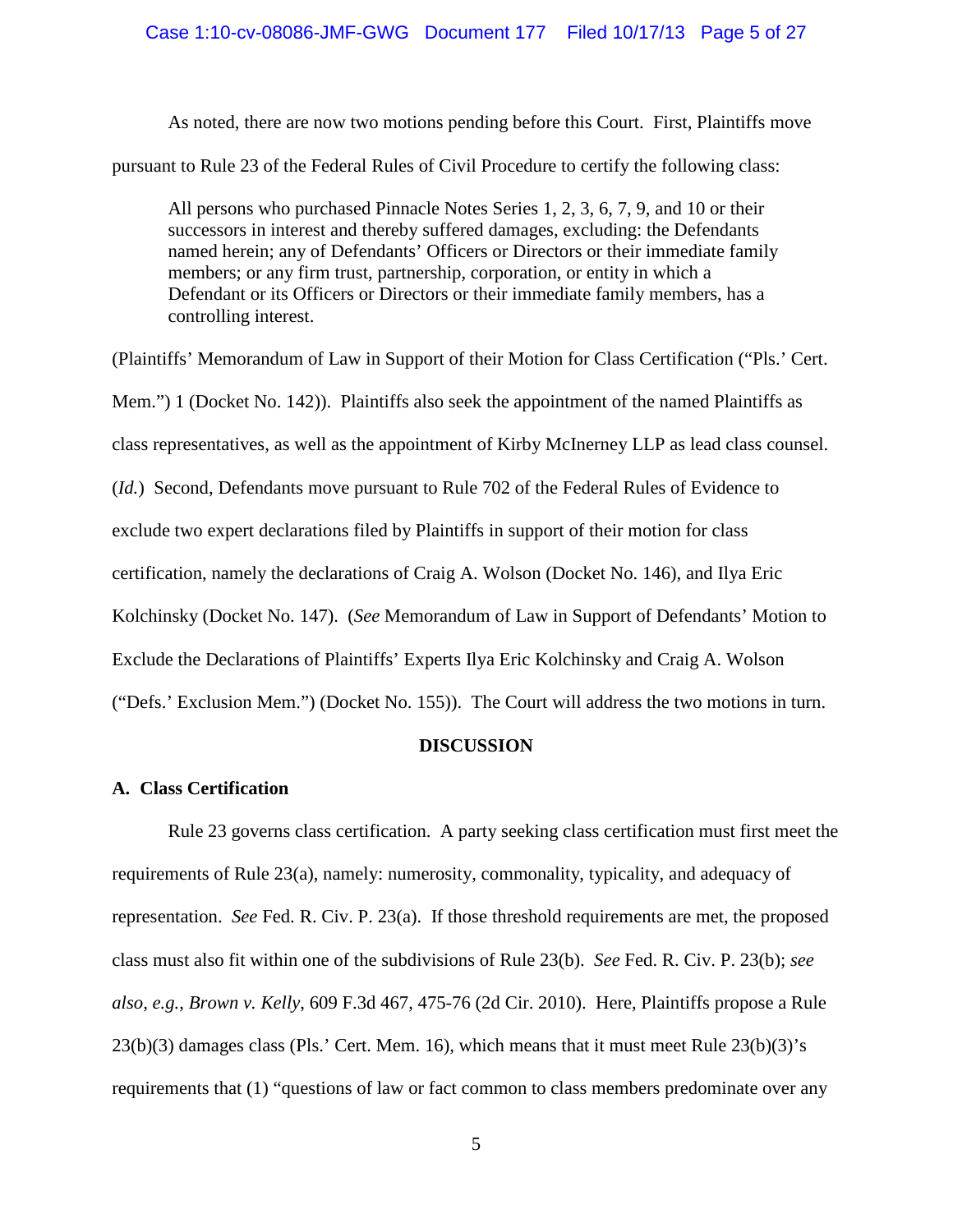# Case 1:10-cv-08086-JMF-GWG Document 177 Filed 10/17/13 Page 6 of 27

questions affecting only individual members," and (2) "a class action is superior to other available methods for fairly and efficiently adjudicating the controversy." Fed. R. Civ. P.  $23(b)(3)$ .

In evaluating a motion for class certification, a district court is required to evaluate compliance with each of Rule 23's requirements, even if that requires considerations of merits issues. *See, e.g.*, *Levitt v. J.P. Morgan Sec.*, 710 F.3d 454, 465 (2d Cir. 2013). In making such determinations, however, a district judge "should not assess any aspect of the merits unrelated to a Rule 23 requirement." *In re Initial Pub. Offerings Sec. Litig.*, 471 F.3d 24, 40 (2d Cir.2006); *see also Amgen Inc. v. Conn. Ret. Plans & Trust Funds*, 133 S. Ct. 1184, 1194-95 (2013) ("Rule 23 grants courts no license to engage in free-ranging merits inquiries at the certification stage. Merits questions may be considered to the extent — but only to the extent — that they are relevant to determining whether the Rule 23 prerequisites for class certification are satisfied."). "The burden of proving compliance with all of the requirements of Rule 23 rests with the party moving for certification. *Levitt*, 710 F.3d at 465, and Rule 23 "does not set forth a mere pleading standard." *Comcast Corp. v. Behrend*, 133 S. Ct. 1426, 1432 (2013) (internal quotation marks omitted). Instead, the party seeking certification must "satisfy through evidentiary proof" compliance with the Rule. *Id.* In evaluating whether the moving party has done so, the Court must engage in a "rigorous analysis" in which it is permitted to "probe behind the pleadings before coming to rest on the certification question." *Id.* (internal quotation marks omitted).The party seeking certification meets its burden by establishing that the requirements have been met by a preponderance of the evidence. *See Levitt*, 710 F.3d at 465*.*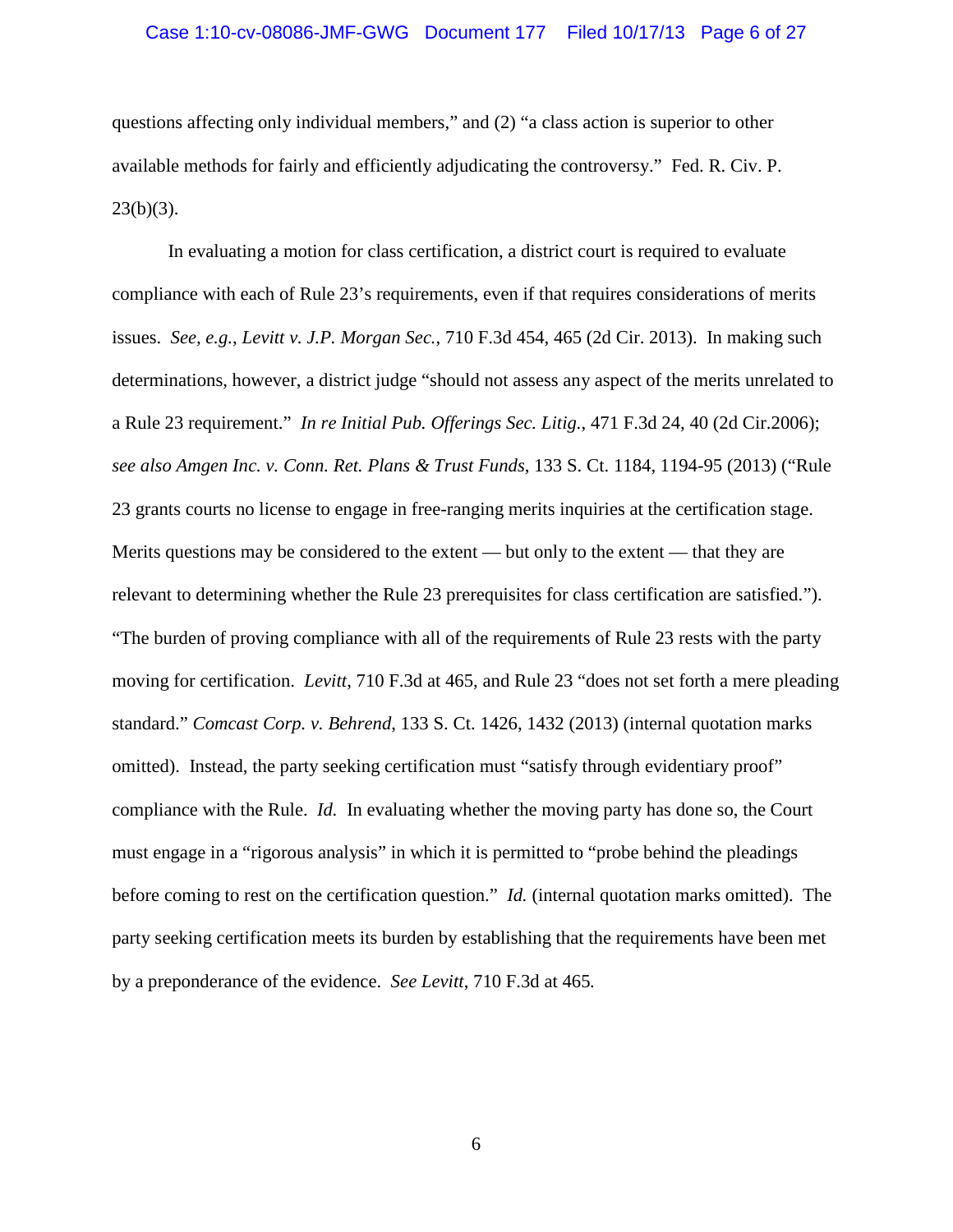# **1. The Rule 23(a) Prerequisites**

# **i. Numerosity**

The first requirement for class certification is that the class "is so numerous that joinder of all members is impracticable." Fed. R. Civ. P. 23(a)(1). The Second Circuit has held that "numerosity is presumed at a level of 40 members." *Consolidated Rail Corp. v. Town of Hyde Park*, 47 F.3d 473, 483 (2d Cir. 1995). Plaintiffs' counsel has been retained by more than 200 Notes investors (McNeela Decl. 12), and Defendants do not contest the numerosity requirement. (Memorandum of Law in Opposition to Plaintiffs' Motion for Class Certification ("Defs.' Cert. Mem.") (Docket No. 152) 27 n.22). The Court thus concludes that the class meets the numerosity requirement of Rule 23(a)(1).

# **ii. Commonality**

The second requirement for class certification is that "there are questions of law or fact common to the class." Fed. R. Civ. P.  $23(a)(2)$ . Members of the class must have claims that "depend upon a common contention" that is "capable of classwide resolution — which means that determination of its truth or falsity will resolve an issue that is central to the validity of each one of the claims in one stroke." *Wal-Mart Stores, Inc. v. Dukes*, 131 S. Ct. 2541, 2551 (2011). The test for commonality, however, "is not demanding and is met so long as there is at least one issue common to the class." *Linsley v. FMS Inv. Corp.*, 288 F.R.D. 11, 15 (D. Conn. 2013) (internal quotation marks omitted).

Plaintiffs have met this burden. They have put forth numerous issues that are common to the class including, *inter alia*, "[w]hether Defendants withheld information regarding the Pinnacle Notes' Underlying Assets . . . from the investors" (Pls.' Cert. Mem. 19); "whether Defendants acted with scienter when they omitted material facts" (*id.*); and whether Defendants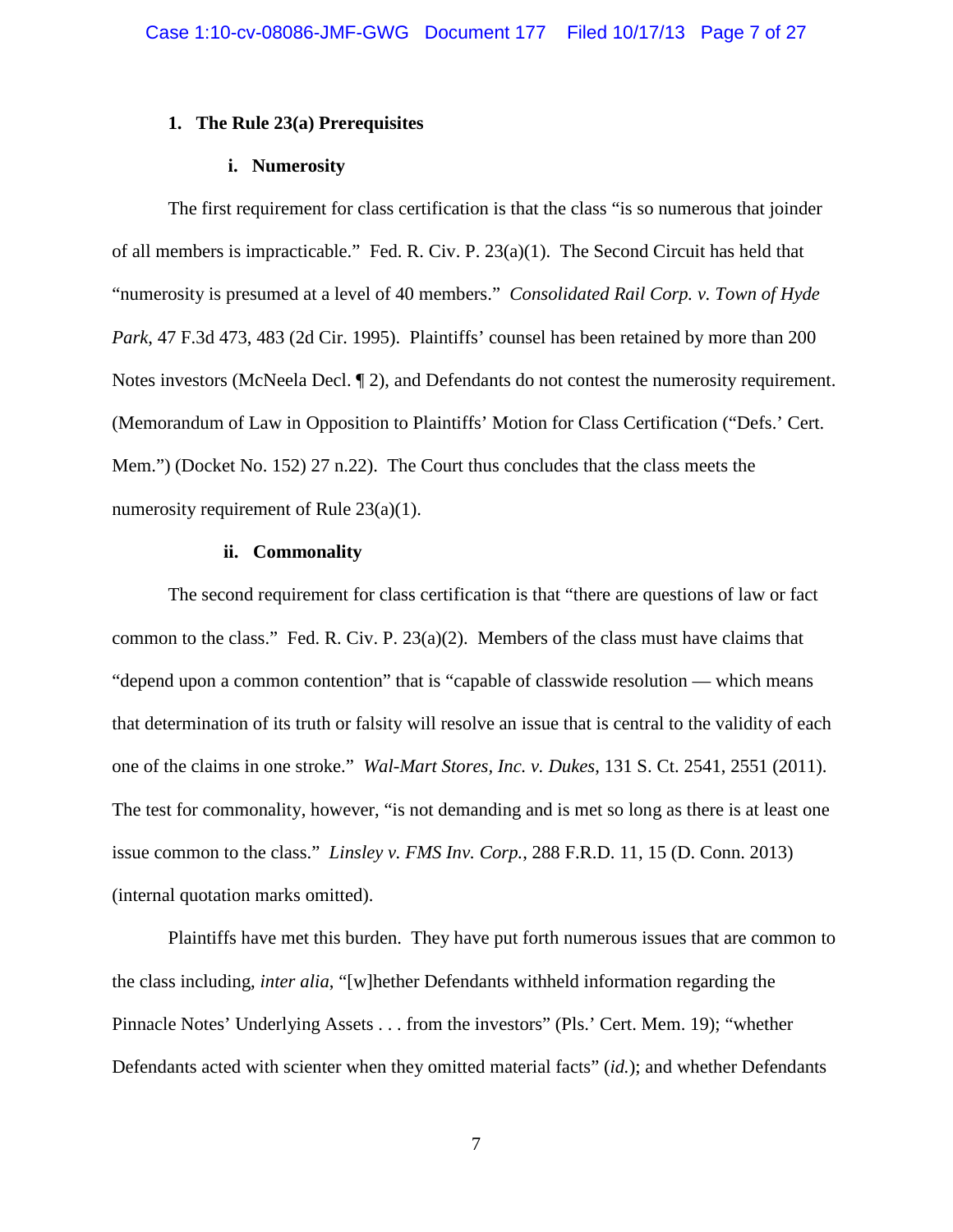# Case 1:10-cv-08086-JMF-GWG Document 177 Filed 10/17/13 Page 8 of 27

engaged in behavior that they argue constitutes bad faith. (Pls.' Mem. 20). *See also Dandong I*, 2011 WL 5170293 at \*10-16. These issues, which can be resolved on a class-wide basis, are indeed central to the validity of the claims in this litigation. Defendants do not contest the commonality requirement except "to the extent it affects whether Plaintiffs satisfy Rule 23(b)(3)'s predominance requirement" (Defs.' Cert. Mem. 27 n.22), an issue addressed separately below. The commonality requirement has thus been met.

# **iii. Typicality**

The third Rule 23(a) requirement is that "the claims or defenses of the representative parties are typical of [those] of the class." Fed. R. Civ. P. 23(a)(3). The Supreme Court has observed that "the commonality and typicality requirements of Rule 23(a) tend to merge." *Gen. Tel. Co. of the Sw. v. Falcon*, 457 U.S. 147, 157 n.13 (1982). More specifically, typicality "is satisfied when each class member's claim arises from the same course of events and each class member makes similar legal arguments to prove the defendant's liability." *Sykes v. Mel Harris & Assocs., LLC*, 285 F.R.D. 279, 287 (S.D.N.Y. 2012) (quoting *Robinson v. Metro-North Commuter R.R. Co*., 267 F.3d 147, 155 (2d Cir. 2001)).

Here, Plaintiffs argue that typicality is satisfied because the named Plaintiffs, "like all Class members, purchased the Notes pursuant to a uniform application procedure and allege that they were defrauded and suffered damages due to Defendants' undisclosed self-dealing." (Pls.' Cert. Mem. 20-21). Defendants counter that the named Plaintiffs are not typical because they are exposed to "unique defenses." (Defs.' Cert. Mem. 27). In particular, Defendants claim that the named Plaintiffs are exposed to unique defenses because (1) they "did not read (or could not recall reading) the Pinnacle Notes Offering Documents" (Defs.' Cert. Mem. 28); and (2) of the named Plaintiffs' "individual experiences when investing in" the Notes. (*Id.*). These arguments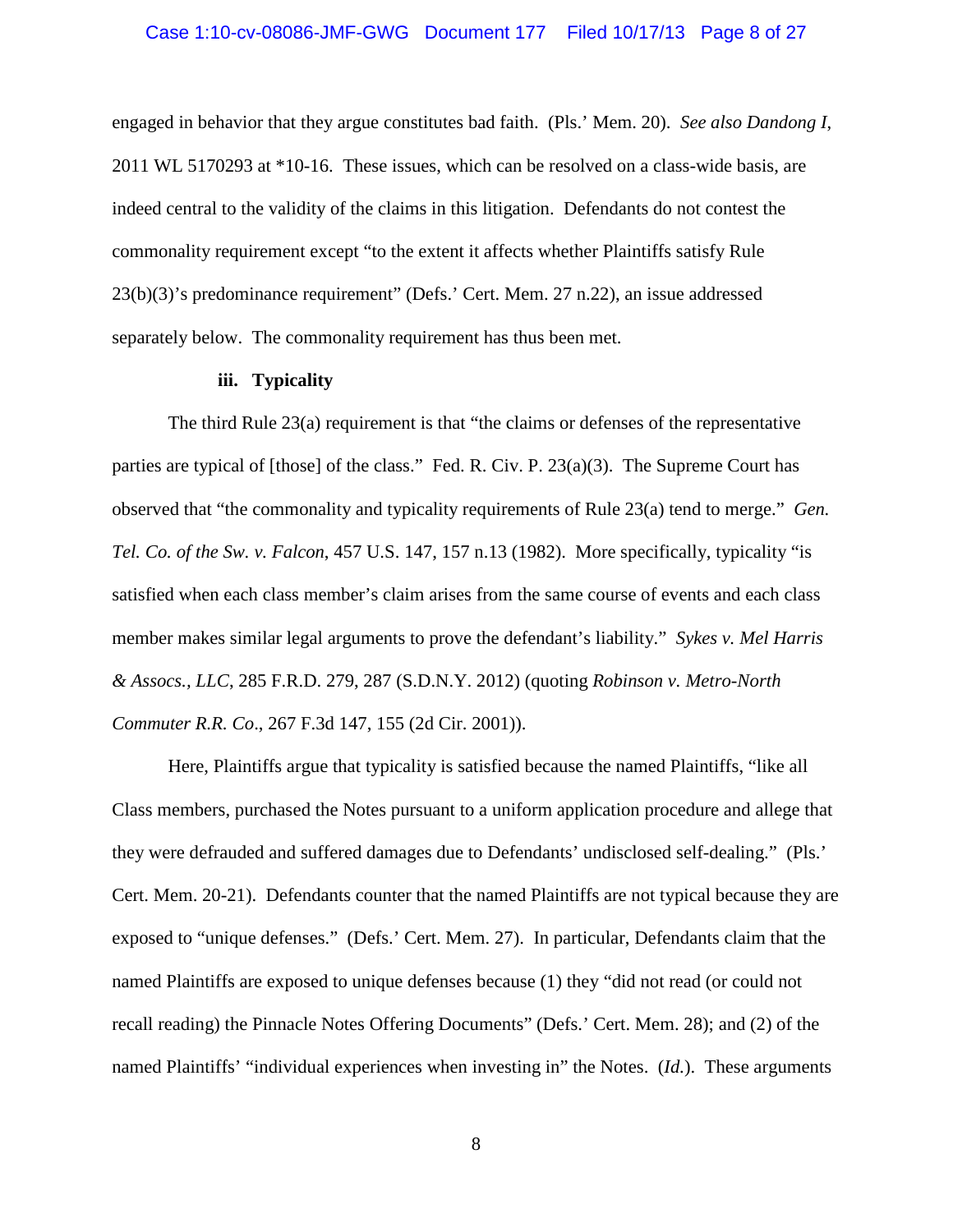do not survive scrutiny.

Reformulated, Defendants' first challenge to the typicality requirement is that because the named Plaintiffs did not read the Offering Documents, their claims are subject to the unique defense that they cannot establish the reliance element required for a common law fraud claim. *See, e.g.*, *Wynn v. AC Rochester*, 273 F.3d 153, 156 (2d Cir. 2001) (noting that a common law fraud claim requires, *inter alia*, "a misrepresentation or omission of material fact . . . upon which the plaintiff reasonably relied"). Defendants point out that none of the named Plaintiffs could recall reading the Base Prospectus or the Pricing Statements (Defs.' Cert. Mem 5-6) and argue that "if putative class members had — unlike the [named Plaintiffs] — actually *read* the Pinnacle Notes Offering Documents," the named Plaintiffs would be subject to unique defenses. (*Id.* 28).

Ultimately, this argument fails. First, although it is true that each of the named Plaintiffs appears to have admitted failing to review both the Base Prospectus and the Pricing Statements,<sup>1</sup> Defendants have not established that this failure is unique to the named Plaintiffs. That is, it may well be that *none* of the class members — be they class representatives or not — reviewed the Base Prospectus and the Pricing Statements. Second, it appears that Plaintiffs can establish reliance on another document: the Brochures. Each named Plaintiff appears to have reviewed the Brochures,<sup>2</sup> and the Brochures all contained one of the allegedly misleading statements, namely that "[t]he Notes will be secured by, *amongst other assets*, (i) *Underlying Assets which* 

<sup>&</sup>lt;sup>1</sup> See Cattell Decl. (Docket No. 153) Ex. 11 [Ge Dandong]  $39:5-7, 78:14-16$ ; Ex. 7 [Loh Tuck Woh Peter] 40:14-17, 39:19-22; Ex. 12 [Singapore Government Staff Credit Cooperative Society, Ltd. ("SGSCCS")] 87:21-24, 88:9-12; Ex. 13 [Ni Yan Amy] 92:8-12, 145:11-14; Ex. 8 [Ang Soon Cheng] 46:7-11; 77:18-20; Ex. 9 [Choh Gek Hong Johnson] 185:21-23, 185:24- 186:2; Ex. 14 [Ng Shook Phin Susan] 49:3-5, 49:6-8; Ex. 10 [Zhao Yuzheng] 51:17-20; 52:8-11.

<sup>2</sup> See Cattell Decl. Ex. 11 [Ge Dandong] 35:14-23; Ex. 7 [Loh Tuck Woh Peter] 44:12- 45:50; Ex. 12 [SGSCCS] 59:17-20; Ex. 13 [Ni Yan Amy] 65:19-22, 68:19-69:19-25; Ex. 8 [Ang Soo Cheng] 18:7-9; Ex. 9 [Choh Gek Hong Johnson] 41:18-24; Ex. 14 [Ng Shook Phin Susan] 44:15-22; Ex. 10 [Zhao Yuzheng] 31:9-22.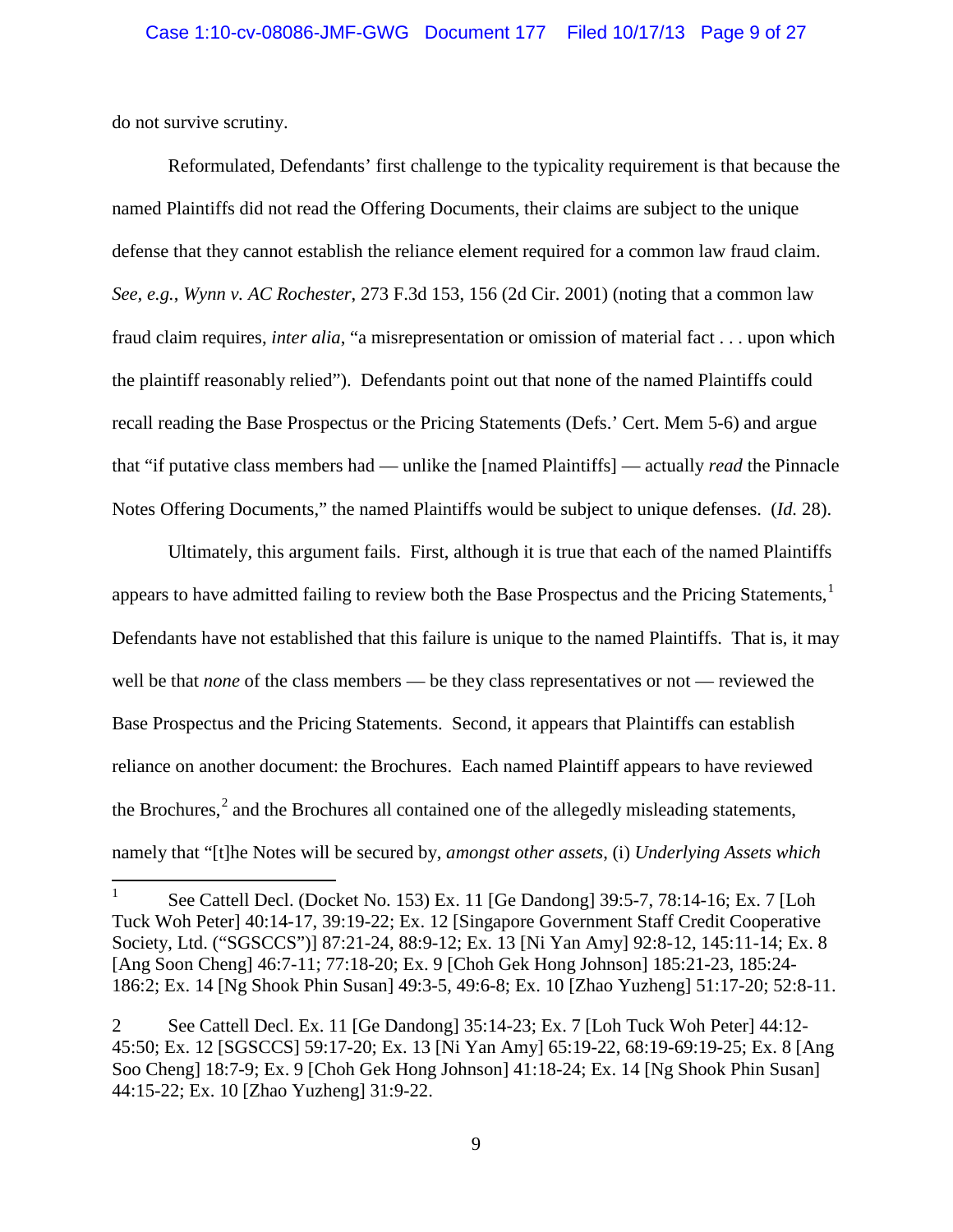# Case 1:10-cv-08086-JMF-GWG Document 177 Filed 10/17/13 Page 10 of 27

*may include* AA-rated or higher rated US Dollar denominated portfolio credit-linked securities (i.e. Synthetic CDO securities), and (ii) the Swap Arrangements)." (Am. Compl. ¶ 154) (emphasis in Am. Compl.); *see also* McNeela Decl. Ex. 3 at iii; *id.* Ex. 4 at iii; *id.* Ex. 5 at iii; *id.*  Ex. 6 at SING0003534; *id.* Ex. 7 at SING0000965).

Defendants counter that, as a matter of law, Plaintiffs cannot establish reasonable reliance on sales brochures (Defs.' Cert. Mem. 19), but this argument is unavailing, at least at this stage of the litigation. Defendants point to three cases to support their position: *Hunt v. Alliance North American Government Income Trust*, 159 F.3d 723 (2d Cir. 1998), *McCoy v. Goldberg*, 883 F. Supp. 927 (S.D.N.Y. 1995), and *Independent Order of Foresters v. Donaldson, Lufkin & Jenrette Inc.*, 919 F. Supp. 149 (S.D.N.Y. 1996). Yet these cases merely stand for the proposition that when an investor relies on misrepresentations in a sales brochure but could have discovered the true nature of the product being advertised by looking at other documents, reliance on the sales brochure is unreasonable. *See Hunt*, 159 F.3d at 730 ("Minimal diligence in this case would have included consulting the prospectuses, . . . which contained disclosures broad enough to cover [the alleged omissions from the sales brochures.]"); *McCoy*, 883 F. Supp. at 935 ("[A]n investor [can]not justifiably rely on optimistic statements concerning the risk and profitability of an investment, whether made in a summary brochure or orally, when the total mix of information adequately disclosed the investment's riskiness." (internal quotation marks omitted)).<sup>3</sup> Here, as Judge Sand found, "[d]efendants have proffered nothing to suggest that

 $\overline{a}$ 

<sup>3</sup> *Foresters* did not explicitly condition its holding on the fact that offering materials contained the undisclosed information. See *Foresters*, 919 F. Supp. at 155 ("A sales brochure, in and of itself, in a highly regulated industry where voluminous contracts detailing the securities at issue are created and filed with governmental agencies, such as the SEC, is not a document, on which someone trading securities worth millions of dollars, would reasonably rely."). But the Court specifically noted that the plaintiff challenged only the sales brochures, not the actual contracts or offering circulars, *id.* at 151-52, and none of the cases cited by the *Foresters* court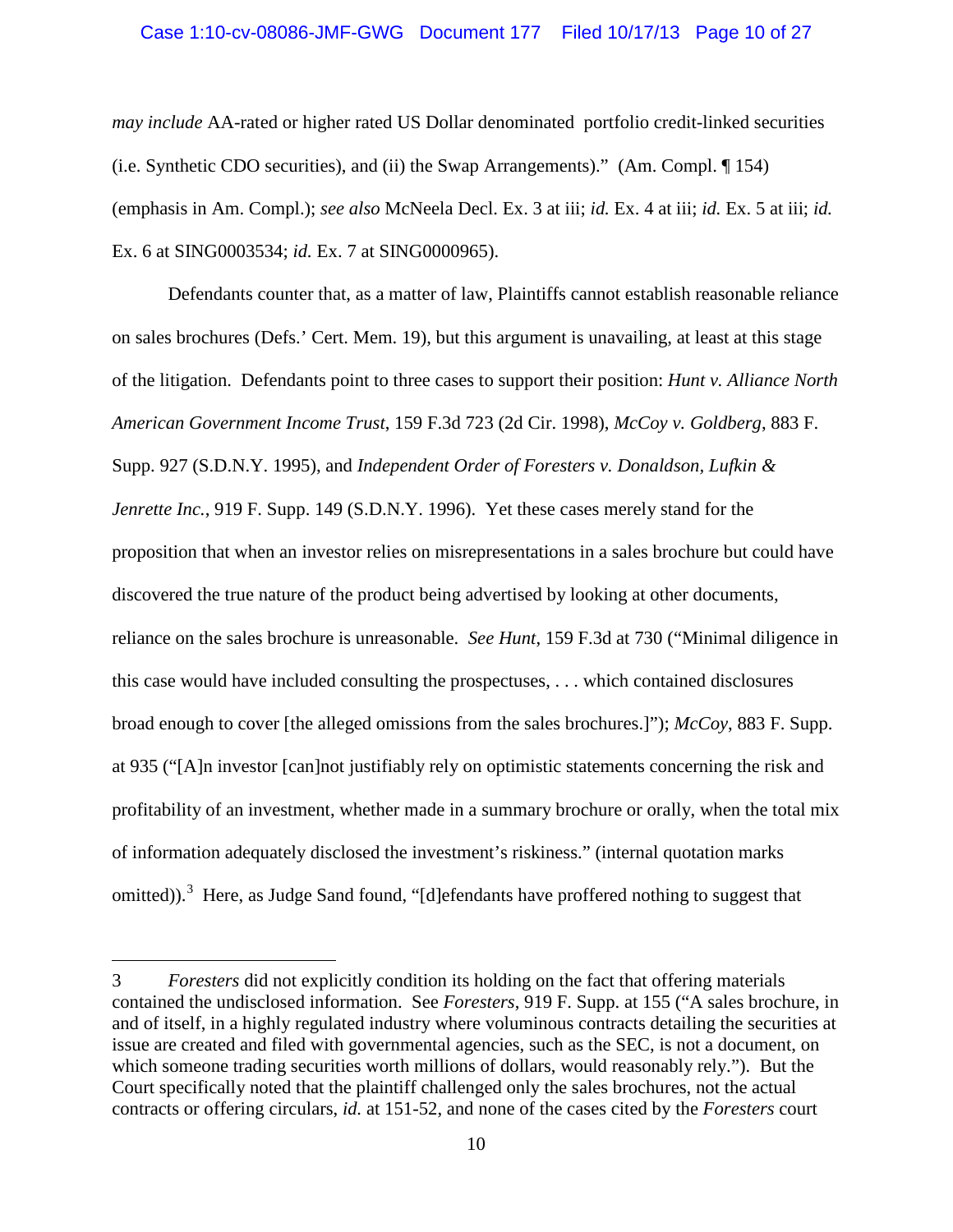# Case 1:10-cv-08086-JMF-GWG Document 177 Filed 10/17/13 Page 11 of 27

investors . . . were 'practically faced with the facts,' or that they had 'access to truth-revealing information." *Dandong I*, 2011 WL 5170293, at \*14; *see also Dandong III*, 2013 WL 4482509, at \*12. The named Plaintiffs, in other words, could not have discovered the nature of the alleged fraud by consulting other documents. At this class certification stage, Defendants have submitted no additional information to call this finding into question. The named Plaintiffs can, therefore, establish reliance by virtue of their review of the Brochures.

Defendants' second challenge to the typicality requirement also falls short. Without specifying what, exactly, the defenses are, Defendants claim that "several [named Plaintiffs] are exposed to different unique defenses based on their individual experiences when investing in Pinnacle Notes." (Defs.' Mem. 28). For example, Defendants contend that (1) Plaintiff Ang Soo Cheng is subject to unique defenses based on his prior investment experience; (2) Plaintiff Ge Dandong tried, but was ultimately unable, to cancel her investment before the offer period for Series 1 had closed; and (3) Plaintiff Ng Shook Phin Susan was coached by her financial advisor on what to say to receive compensation. (*Id.*) But while such experiences may ultimately subject these three named Plaintiffs to defenses not available against other class members, unique defenses defeat the typicality requirement only when they "threaten to become the focus of the litigation." *In re Livent, Inc. Noteholders Sec. Litig.*, 211 F.R.D. 219, 224 (S.D.N.Y. 2002) (quoting *Gary Plastic Packaging Corp. v. Merrill Lynch, Pierce, Fenner & Smith, Inc.*,903 F.2d 176, 180 (2d Cir. 1990)). These defenses are far too idiosyncratic to meet that standard. Because "each class member's claim arises from the same course of events and each class

 $\overline{a}$ 

supports the proposition that reliance on sales brochures is unjustifiable in all circumstances, *see, e.g.*, *Cong. Fin. Corp. v. John Morrell & Co.*, 790 F. Supp. 459, 471 (S.D.N.Y. 1992) ("Where sophisticated businessmen engaged in major transactions *enjoy access to critical information but fail to take advantage of that access*, New York courts are particularly disinclined to entertain claims of justifiable reliance." (emphasis added and internal quotation marks omitted)).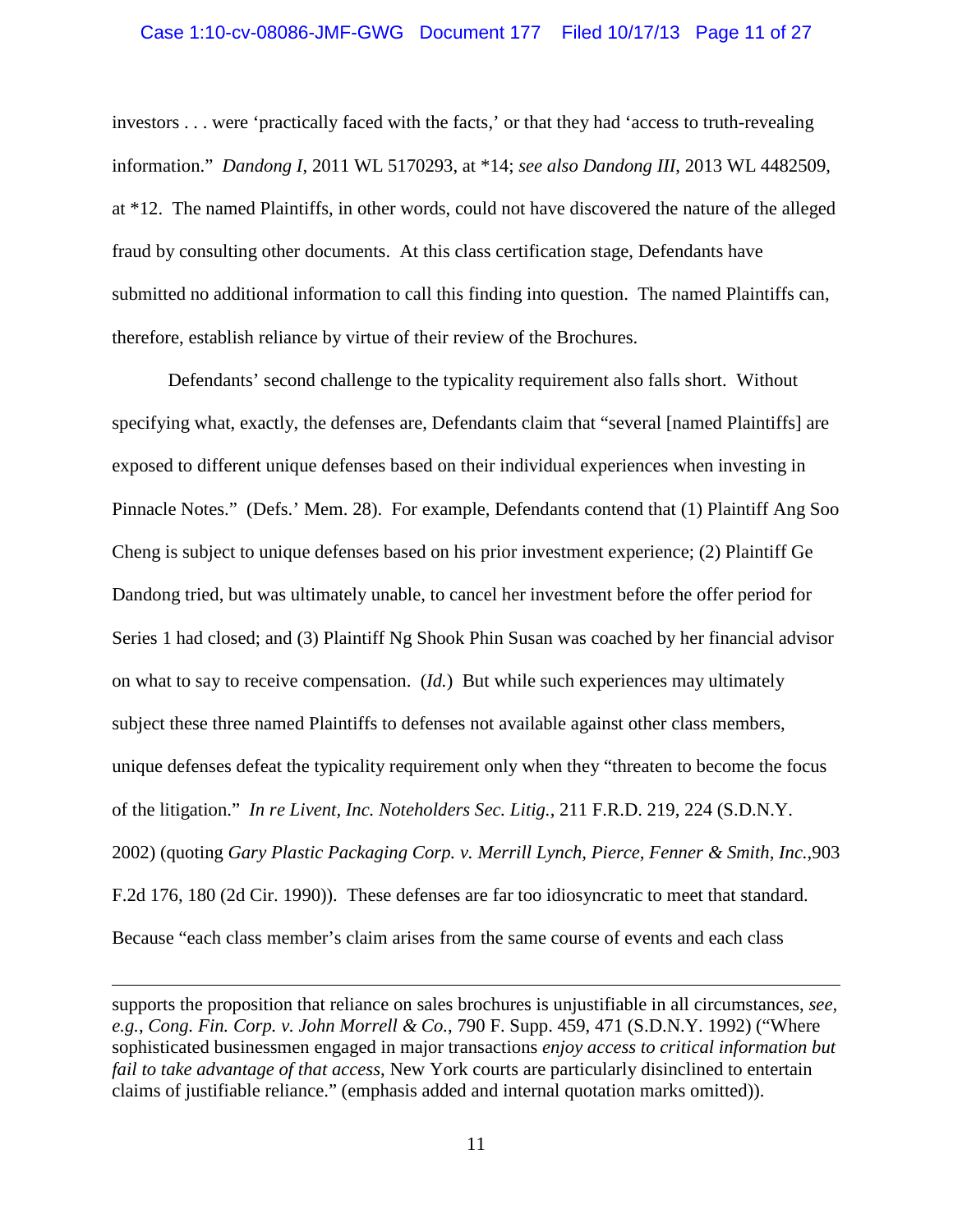# Case 1:10-cv-08086-JMF-GWG Document 177 Filed 10/17/13 Page 12 of 27

member makes similar legal arguments to prove the defendant's liability," *Sykes*, 285 F.R.D. at 287, the Court finds the typicality requirement satisfied.

#### **iv. Adequacy of Representation**

Finally, Rule 23(a)(4) requires a certifying court to determine that the class representatives will "fairly and adequately protect the interests of the class." Fed. R. Civ. P.  $23(a)(4)$ . In particular, the Court must inquire as to whether "(1) the plaintiff's interests are antagonistic to the interest of other members of the class and (2) plaintiff's attorneys are qualified, experienced, and able to conduct the litigation." *Cordes & Co. Fin. Servs., Inc. v. A.G. Edwards & Sons, Inc.*, 502 F.3d 91, 99 (2d Cir. 2007)

Plaintiffs satisfy both conditions. Although Defendants contend that Plaintiffs fail the first inquiry because the named Plaintiffs "are not involved in this case" (Defs.' Mem. 29), the extent of the named Plaintiffs' involvement is sufficient here, particularly given the nature of the case. *See, e.g.*, *In re Omnicom Grp., Inc. Sec. Litig.*, 02 Civ. 4483 (RCC), 2007 WL 1280640, at \*6 (S.D.N.Y. Apr. 30, 2007) ("[I]n 'complex securities litigation, named plaintiffs are not expected to possess expert knowledge of the details of the case and must be expected to rely on expert counsel.'" (quoting *Baffa v. Donaldson, Lufkin & Jenrette Sec. Corp.*, 222 F.3d 52, 61 (2d Cir. 2000))). The named Plaintiffs have demonstrated a basic understanding of the nature of their claims (*see*, *e.g.*, McNeela Decl. Ex. 52 at 188:25-189:6; Ex. 53 at 169:14-24), the case's procedural posture (*see, e.g.*, *id.* Ex. 52 at 228:10-17; Ex. 56 at 195:3-12), their duties as class representatives (*see, e.g.*, *id.* Ex. 52 at 210:11-23; Ex. 54 at 185:10-15; Ex. 55 at 161:11-20), and they have remained at least somewhat active in monitoring the litigation (*see, e.g.*, *id.* Ex. 52 at 206:24-207:8; Ex. 54 at 176:9-19). The fact that some of them exhibited confusion about the case (*see*, *e.g.*, Cattell Decl. Ex. 10 at 205:25-206:7; Ex. 12 at 182:16-24) and admitted to relying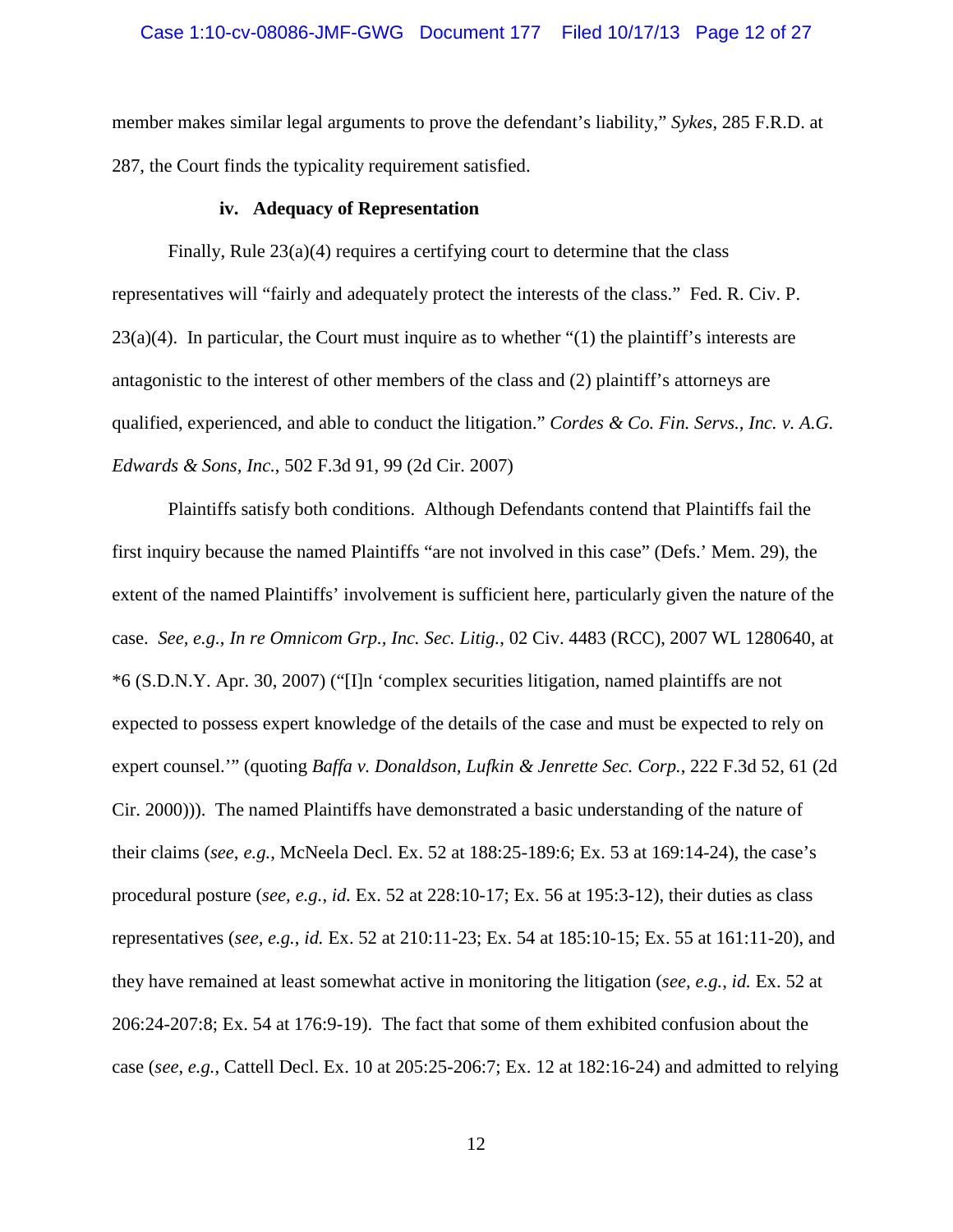# Case 1:10-cv-08086-JMF-GWG Document 177 Filed 10/17/13 Page 13 of 27

on their lawyers (*see, e.g.*, *id.* Ex. 9 at 168:11-13; Ex. 11 at 121:11-122:8) does not render them so ignorant as to be "unable or unwilling to protect the interests of the class." *In re Vivendi Universal, S.A. Sec. Litig.*, 242 F.R.D. 76, 88 (S.D.N.Y. 2007) (quoting *Baffa*, 222 F.3d at 61).

As to the second inquiry, there is no question that counsel is qualified to conduct the litigation. Defendants do not challenge Kirby McInerney's competence, and the firm has a demonstrated history of success in commercial class litigation. (*See* McNeela Decl. Ex. 51 at 27- 32). Accordingly, Plaintiffs have met their burden under Rule 23(a)(4).

# **2. The Rule 23(b) Requirements**

As noted above, a class action must not only meet the four prerequisites of Rule 23(a); it must also satisfy the requirements of Rule 23(b). Here, as noted also, Plaintiffs proceed under Rule 23(b)(3), which requires a showing that (1) "questions of law or fact common to class members predominate over any questions affecting only individual members," and (2) "a class action is superior to other available methods for fairly and efficiently adjudicating the controversy." The Court will address each requirement in turn.

#### **i. Predominance**

The requirement that common questions predominate over individual ones is similar to, but more demanding than, the commonality prerequisite of Rule 23(a). *See, e.g.*, *Moore v. PaineWebber, Inc.*, 306 F.3d 1247, 1252 (2d Cir. 2002). The predominance inquiry asks "whether proposed classes are sufficiently cohesive to warrant adjudication by representation," *Amchem Prods., Inc. v. Windsor*, 521 U.S. 591, 623 (1997), and it is satisfied if "resolution of some of the legal or factual questions that qualify each class member's case as a genuine controversy can be achieved through generalized proof, and if these particular issues are more substantial than the issues," *In re U.S. Foodservice Inc. Pricing Litig.*, — F.3d —, 2013 WL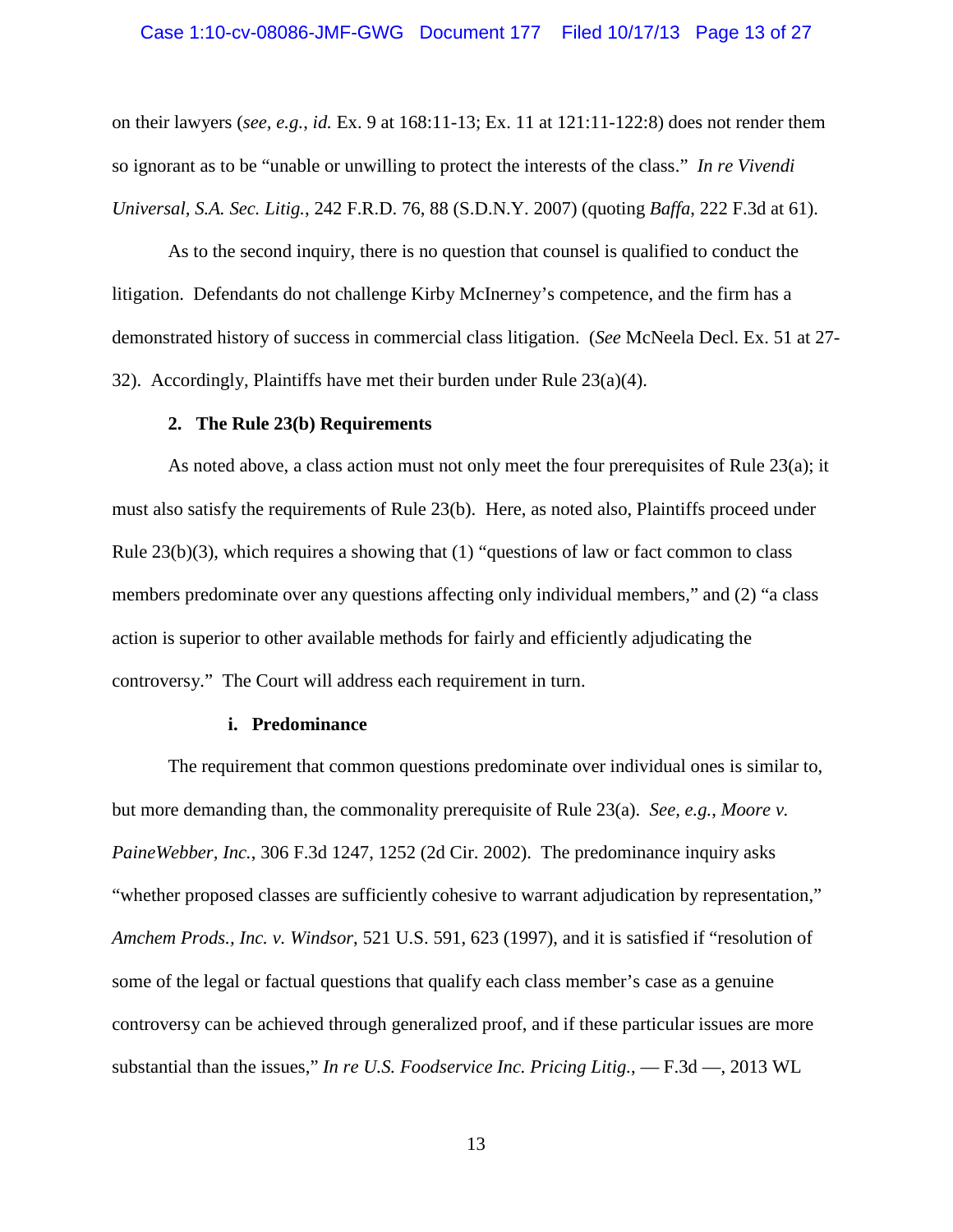# Case 1:10-cv-08086-JMF-GWG Document 177 Filed 10/17/13 Page 14 of 27

4609219, at \*7 (2d Cir. Aug. 30, 2013) (quoting *UFCW Local 1776 v. Eli Lilly & Co.*, 620 F.3d 121, 131 (2d Cir. 2010)). For common questions to predominate over individual ones, it is not necessary for "each element of plaintiff[s'] claims [to be] susceptible to classwide proof," but only for "common questions [to] predominate over any questions affecting only individual class members." *Amgen*, 133 S. Ct. at 1210 (internal quotation marks and alterations omitted).

As discussed in the context of the commonality requirement, Plaintiffs posit a number of common questions that could be resolved if these case proceeded on a class-wide basis. Some of these questions relate to Plaintiffs' fraud and fraudulent inducement claims, while others relate to Plaintiffs' claim for breach of the implied covenant of good faith and fair dealing. Accordingly, the Court evaluates the predominance requirement in two parts: first, with respect to the fraudbased claims, and second, with respect to the implied covenant claims.

#### **a. Fraud and Fraudulent Inducement**

To state a claim for common law fraud or fraudulent inducement under New York law, a plaintiff must demonstrate: "(1) a misrepresentation or omission of material fact; (2) which the defendant knew to be false; (3) which the defendant made with the intention of inducing reliance; (4) upon which the plaintiff reasonably relied; and (5) which caused injury to the plaintiff." *Wynn*, 273 F.3d at 156 (citing *Lama Holding Co. v. Smith Barney, Inc.*, 88 N.Y.2d 413, 421 (1996)); *see State v. Indus. Site Servs., Inc.*, 862 N.Y.S.2d 118, 121-22 (3d Dep't 2008) (reciting these same elements for a fraudulent inducement claim); *Petrello v. White*, 412 F. Supp. 2d 215, 226-27 (E.D.N.Y. 2006) (same); *see also Twin Holdings of Del. LLC v. CW Capital, LLC*, No. 005193/09, 2010 WL 309022, at \*9 (N.Y. Sup. Ct. Jan. 19, 2010) (stating that the elements for fraudulent inducement are the same as those required for fraud). Plaintiffs put forth three common questions relevant to their fraud-based claims: (1) "[w]hether Defendants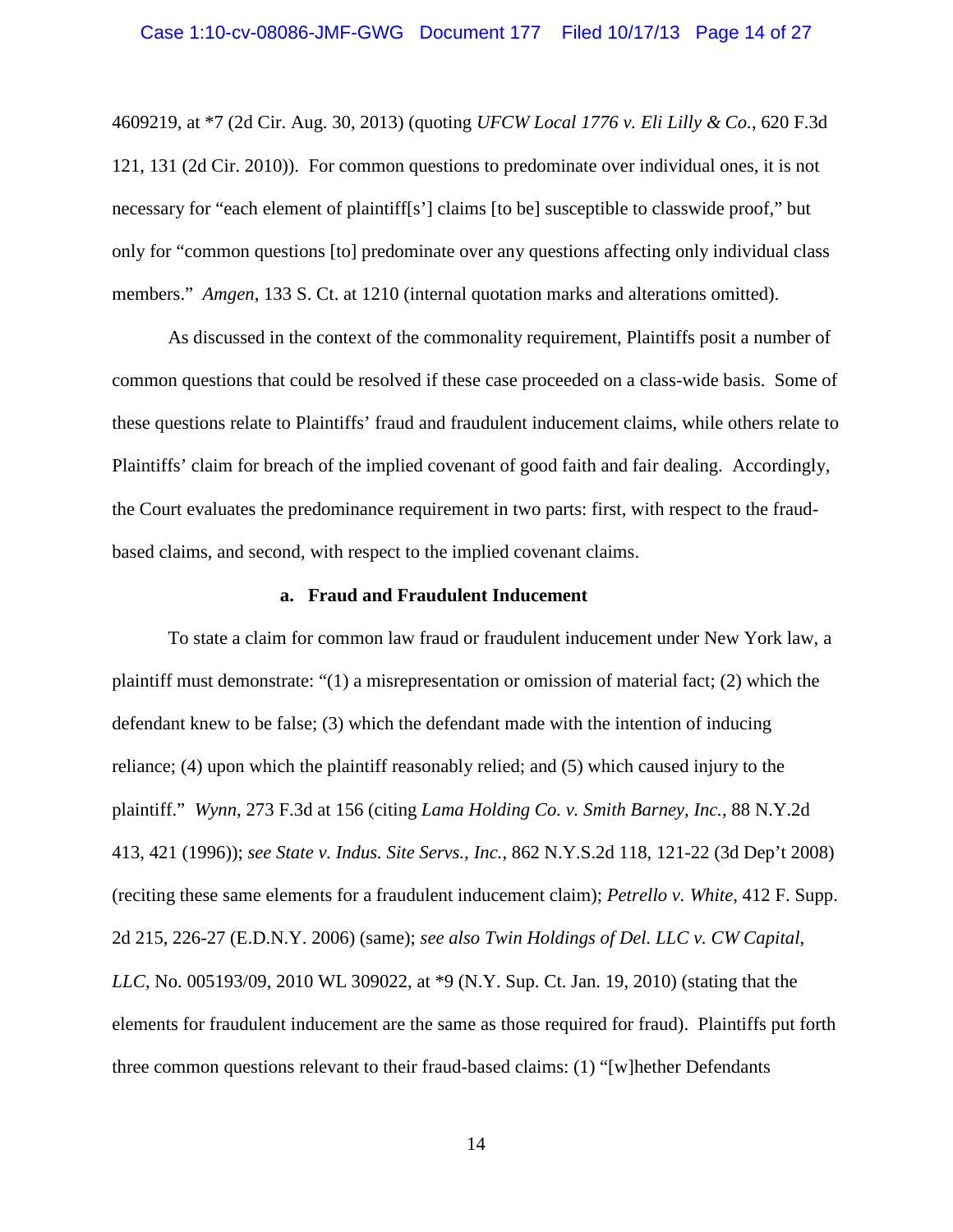# Case 1:10-cv-08086-JMF-GWG Document 177 Filed 10/17/13 Page 15 of 27

withheld information regarding the Pinnacle Notes' Underlying Assets, including conflicts of interest, from the investors" (Pls.' Cert. Mem. 19); (2) "[w]hether the omitted information was material and whether Defendants acted with scienter when they omitted material facts" (*id*); and (3) "[w]hether Defendants' misconduct injured Plaintiffs." (*Id.*). Noting that reliance cannot be presumed in this case, however, Defendants contend that these questions are overwhelmed by individual questions of reliance — in other words, that these questions do not predominate with respect to Plaintiffs' fraud-based claims. (Defs.' Cert. Mem. 13-14).

Defendants are certainly correct that reliance cannot be presumed here. The fraud-onthe-market presumption of reliance that applies in federal securities claims under Rule 10b-5 does not apply to a common law fraud action. *See, e.g.*, *Secs. Investor Protection Corp. v. BDO Seidman, LLP*, 222 F.3d 63, 72 (2d Cir. 2000). Likewise, courts in this district have refused to import the so-called *Affiliated Ute* presumption — a presumption of reliance for misleading omissions — into common law fraud claims. *Int'l Fund Mgmt. S.A. v. Citigroup, Inc.*, 822 F. Supp. 2d 368, 387 (S.D.N.Y. 2011) (collecting cases discussing *Affiliated Ute Citizens of the State of Utah v. United States*, 406 U.S. 128 (1972)). Instead, "the requisite reliance is actual reliance." *Id.* And in order to prove such reliance, each individual Plaintiff must demonstrate that the misrepresentation or omission was a "substantial factor in inducing [him or her] to act the way that [he or she] did." *Curiale v. Peat, Matwick, Mitchell & Co.*, 214 A.D.2d 16, 27 (1st Dep't 1995); *see also Abu Dhabi Commercial Bank v. Morgan Stanley & Co.*, 269 F.R.D. 252, 261 (S.D.N.Y. 2010).

It does not follow, however, that individual issues "predominate as a matter of law," as Defendants argue. (Defs.' Mem. 15). To be sure, "[c]ertification is inappropriate where 'reliance is too individualized to admit of common proof.'" *In re U.S. Foodservice Pricing*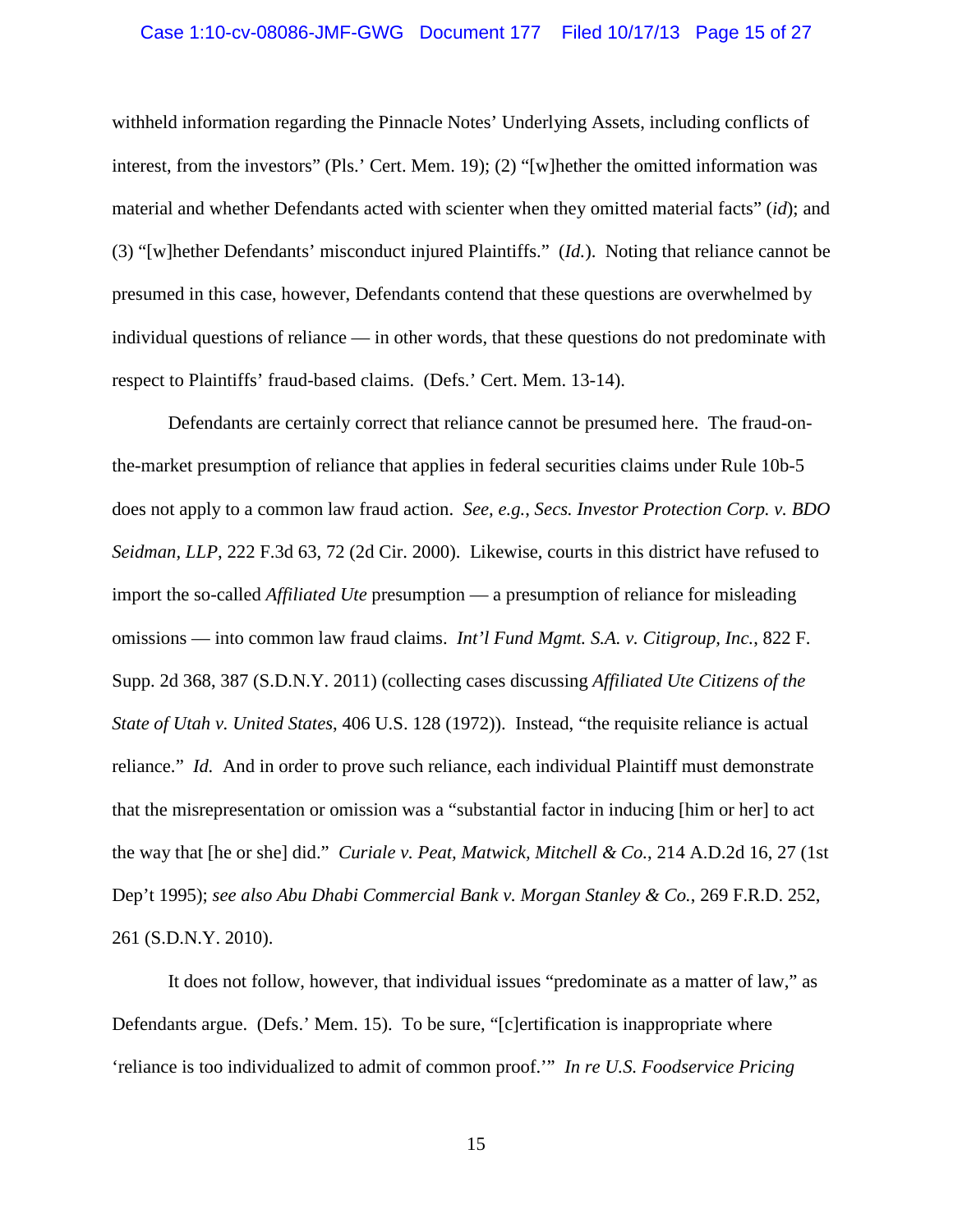*Litig.*, 2013 WL 4609219, at \*8 (quoting *McLaughlin v. Am. Tobacco Co.*, 522 F. 3d 215, 224-25 (2d Cir. 2008), *abrogated on other grounds by Bridge v. Phx. Bond & Indem. Co.*, 553 U.S. 639 (2008)). But the obverse of that statement is also true. That is, the Second Circuit has made clear that "fraud-based claims" are not "entirely beyond the reach of Rule 23," and that where each plaintiff can prove reliance "'through common evidence (that is, through legitimate inferences based on the nature of the alleged misrepresentations at issue),'" certification may well be appropriate. *Id.* (quoting *Klay v. Humana, Inc.*, 382 F.3d 1241, 1259 (11th Cir. 2004), *abrogated on other grounds by Bridge*, 553 U.S. 639). As that Court put it in *McLaughlin*, "proof of reliance by circumstantial evidence may be sufficient under certain conditions." 522 F.3d at 225. For example, in the context of a financial transaction — which "does not usually implicate the same type or degree of personal idiosyncratic choice as does a consumer purchase" — payment alone "may constitute circumstantial proof of reliance upon a financial representation." *Id.* at 225 n.7.

In light of this case law, many courts in this Circuit and beyond have held that reliance may be proved through circumstantial evidence that plaintiffs would not have purchased a product but for a defendant's uniform misrepresentations and omissions about that product. *See, e.g.*, *Seekamp v. It's Huge*, 09 Civ. 00018 (LEK/DRH), 2012 WL 860364, at \*10 (N.D.N.Y. Mar. 13, 2012) (reliance could be proved through purchase of product where "every plaintiff" would have relied on the [allegedly misleading] . . . representation of the [product's] legality and beneficialness in deciding whether to purchase it"); *Spencer v. Hartford*, 256 F.R.D. 284, 301- 303 (D. Conn. 2009) (reliance could be proved through plaintiffs' acceptance of structured settlements where quotation documents were alleged to be misleading); *Klay v. Humana, Inc.*, 382 F.3d 1241, 1259 (5th Cir. 2004) (reliance could be proved through doctors' entrance into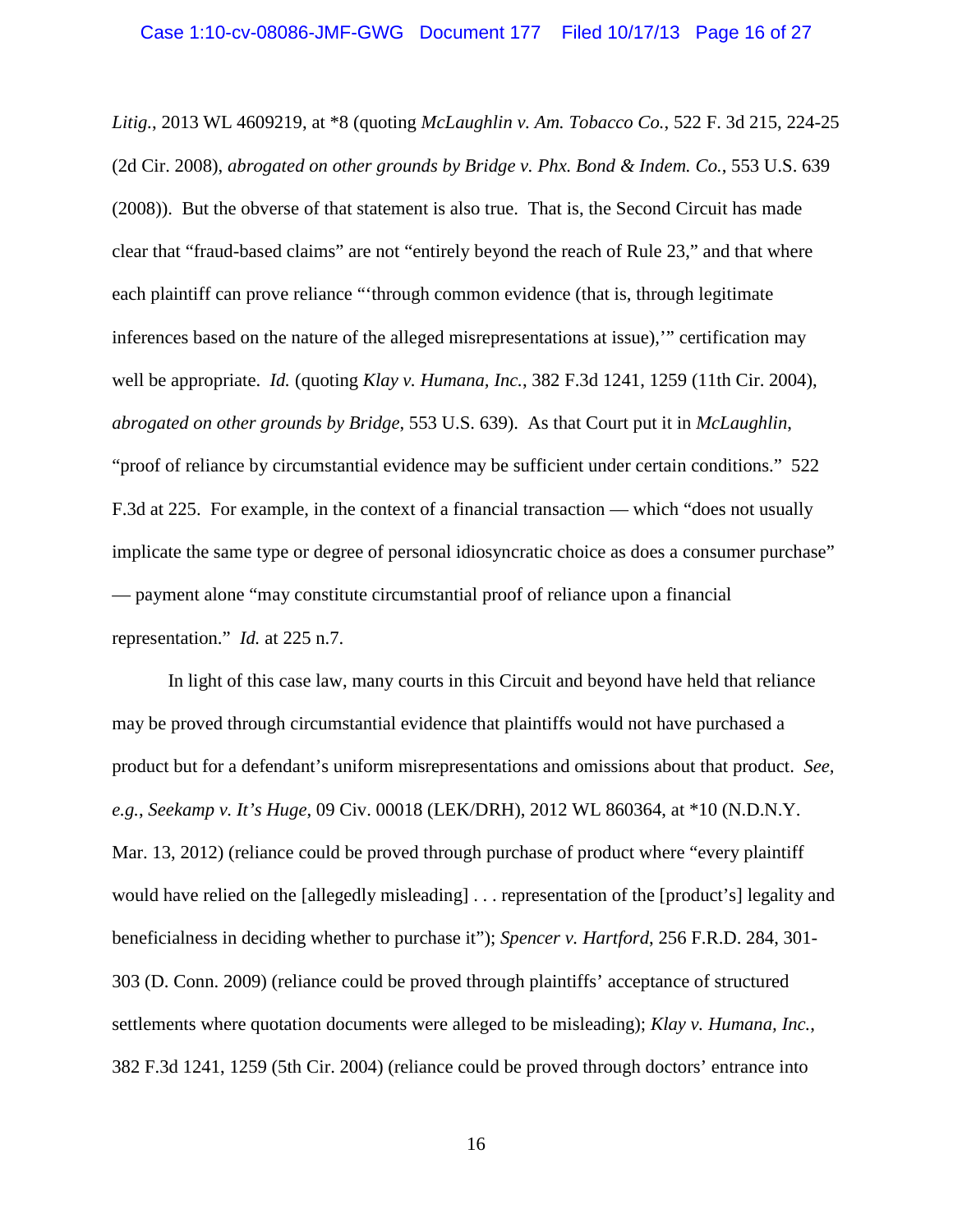# Case 1:10-cv-08086-JMF-GWG Document 177 Filed 10/17/13 Page 17 of 27

HMO contracts when defendant HMOs allegedly misrepresented that they would reimburse doctors for medically necessary services provided to insureds).

Defendants argue that these cases are "no longer good law" in light of the Supreme Court's decision last February in *Amgen*. (Defs.' Cert. Mem. 20). The *Amgen* Court did observe that, in a suit not subject to the fraud-on-the-market presumption, "[i]ndividualized reliance issues would predominate" and "[t]he litigation, therefore, could not be certified under Rule 23(b)(3) as a class action." 133 S. Ct. at 1199. But that observation was *dictum* and, read in context, is little more than an acknowledgement of the uncontroversial proposition that, absent a fraud-on-the-market presumption, individual reliance issues often preclude class certification in fraud cases. *See also id.* at 1193 ("Absent the fraud-on-the-market theory, the requirement that [securities fraud] plaintiffs establish reliance would *ordinarily* preclude certification of a class action seeking money damages because individual reliance issues would overwhelm questions common to the class." (emphasis added)). There is thus no basis to read the passing remark as abrogating widespread circuit court precedent. And were there any doubt on that score, it would be resolved by the Second Circuit's more recent decision in *In re U.S. Foodservice Pricing Litigation*, which expressly reaffirmed that the mere fact that class members have to show causation "by establishing reliance on a defendant's misrepresentations . . . does not place fraudbased claims entirely beyond the reach of Rule 23, provided that individualized issues will not predominate." 2013 WL 4609219, at \*8 (citing *McLaughlin*, 522 F.3d at 224-25).

The question, then, is whether Plaintiffs in this case can prove reliance on a class-wide basis through common, circumstantial evidence. For purposes of class certification, the Court concludes that they can. Like the misrepresentations in *Seekamp*, *Spencer*, and *Klay*, the alleged misrepresentations and omissions here were so fundamental to the value of the Notes that it is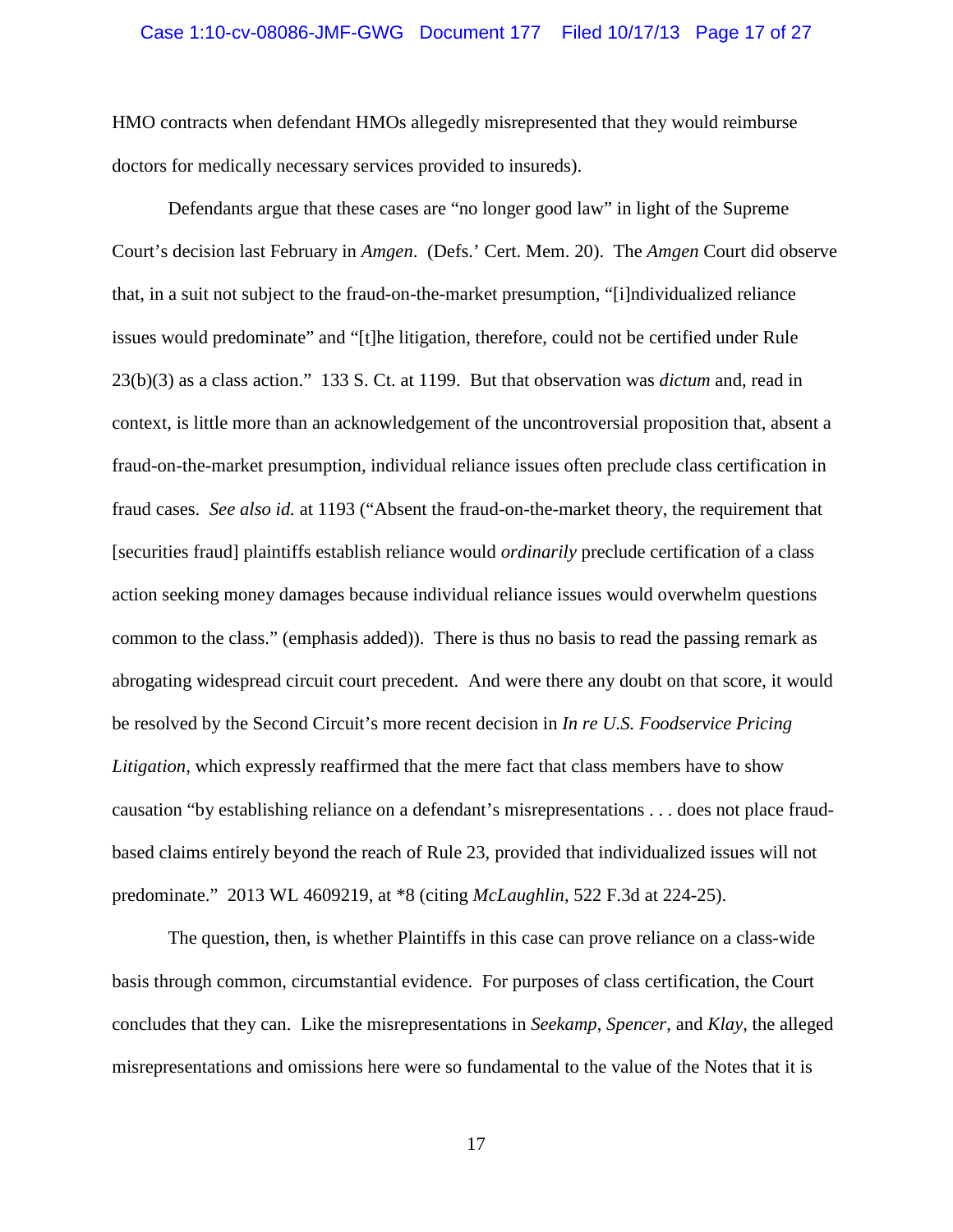# Case 1:10-cv-08086-JMF-GWG Document 177 Filed 10/17/13 Page 18 of 27

hard to imagine a reasonable investor purchasing them if the Offering Documents had revealed their true nature. If Plaintiffs had known that Morgan Stanley would select the ACES CDOs a risky asset whose depreciation would *benefit* a Morgan Stanley affiliate — as the source of funds that Plaintiffs would receive in the absence of a Reference Entity credit event, it stands to reason that Plaintiffs would not have purchased the Notes in the first place. (*See* Wolson Decl. ¶¶ 2.07, 5.01, 5.02). The Notes were not the type of product that individuals purchase for "any number of reasons," *McLaughlin*, 522 F.3d at 225; they were financial investments that Plaintiffs made in hopes that they would prove profitable. Further, the Brochures, which failed to disclose Defendants' conflict of interest and included an allegedly misleading description of the Underlying Assets, contained the same allegedly misleading language across all seven series, (McNeela Decl. Ex. 3 at iii; *id.* Ex. 4 at iii; *id.* Ex. 5 at iii; *id.* Ex. 6 at SING0003534; *id.* Ex. 7 at SING0000965), were provided to all class members, (McNeela Decl. Ex. 13 ¶¶ 1-3), and were reviewed by each of the Plaintiffs making their purchasing decisions (see *supra* n. 2).

This is not, as Defendants contend, "just a version of the fraud created the market presumption." (Defs.' Cert. Mem. 24). The Court cannot — and does not — presume, as a matter of *law*, that the element of reliance is satisfied for each putative class member. Instead, the Court concludes, based on the evidence in the record at this stage of the proceedings, that "a reasonable factfinder [could] conclude beyond a preponderance of the evidence that each individual plaintiff relied on the defendants' [uniform] representations." *Klay*, 382 F.3d at 1259. That is, "while each plaintiff must prove reliance, he or she may do so" — in *this* case — "through common evidence (that is, through legitimate inferences based on the nature of the alleged misrepresentations at issue)." *In re U.S. Foodservice Pricing Litig.*, 2013 WL 4609219, at \*8 (quoting *Klay*, 382 F.3d at 1259).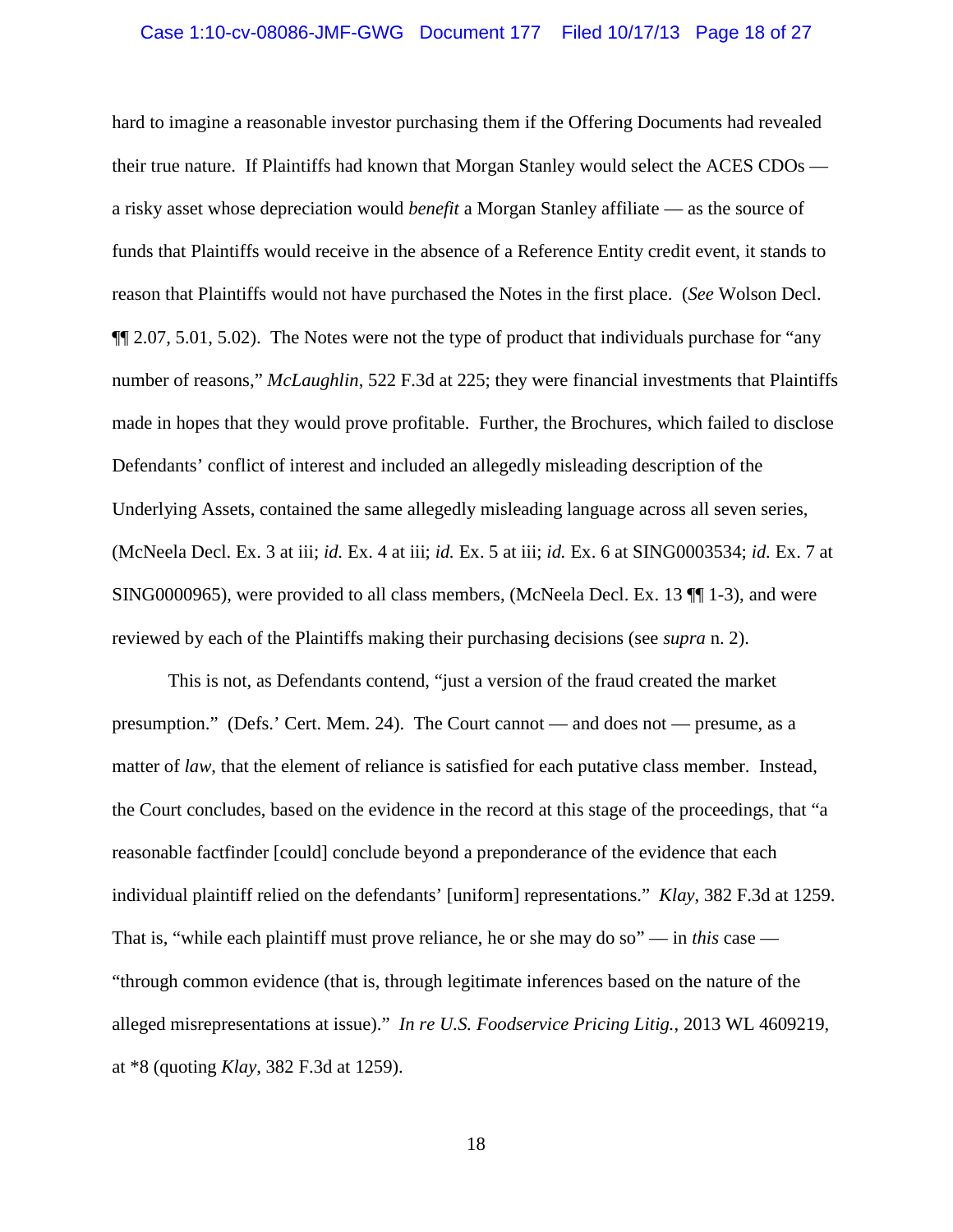# Case 1:10-cv-08086-JMF-GWG Document 177 Filed 10/17/13 Page 19 of 27

*Abu Dhabi Commercial Bank*, upon which Defendants rely (Defs.' Cert. Mem. 17-18, 22), is therefore distinguishable. In that case, the Court refused to certify a common law fraud class action on behalf of three institutional investors who had acquired certain notes issued by a structured investment vehicle. *See* 269 F.R.D. at 253-54. But there, unlike here, "the record evidence reveal[ed] material differences among investors with regard to their decision making processes, investment guidelines, due diligence inquiries, and communications with those involved in selling the Rated Notes." *Id.* at 261. Indeed, there was concrete evidence that some investors "chose not to rely — or relied only minimally — on the [alleged misrepresentations in] credit ratings prior to investing in the Rated Notes." *Id.* at 265; *see also id.* at 262. In fact, some investors made their investment decisions "*before* the ratings were issued . . . , rendering it unlikely that any rating played a substantial role in those investors' decisions to invest." *Id.* at 261 (emphasis in original). Additionally, the "information memoranda and marketing materials" that were the source of the misrepresentations in *Abu Dhabi* varied between the different notes, and they were modified over time. *See id.* at 263. Furthermore, Defendants "prepared no less than fifty-six individualized memoranda to potential . . . investors answering questions and due diligence inquiries by these investors." *Id.* In short, individualized reliance issues plainly predominated in that case given the facts. Not so here.

Finally, while Defendants point to some "non-uniform" conversations putative class members had about the Notes with the Distributors (*see* Defs.' Mem. 7-9; 17) and with the putative class members' own personal financial advisors (*see* Defs.' Mem. 9-10; 17), none of these conversations — either alone or taken together — demonstrates that Plaintiffs cannot establish reliance through common, circumstantial evidence. New York law does not require Defendants' misrepresentations and omissions to have been the only considerations that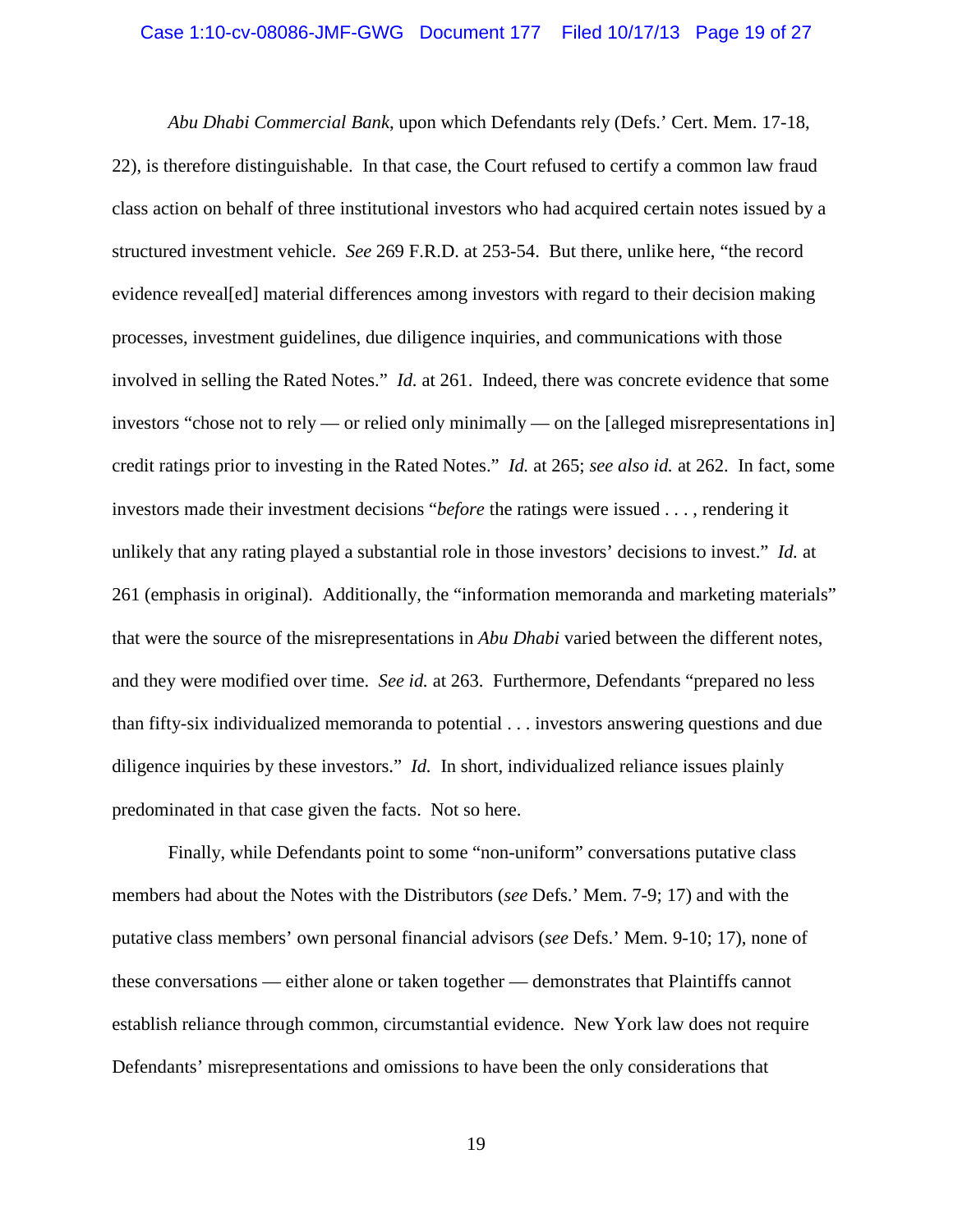Plaintiffs relied upon in deciding to purchase the Notes. *See, e.g.*, *Phillips v. Better Homes Depot, Inc.*, No. 02-CV-1168 (ERK), 2003 WL 25867736, at \*12 (E.D.N.Y. Nov. 12, 2003) ("'In fraud actions, the fraudulent representations complained of need not be the sole consideration or inducement moving a plaintiff . . . .'" (alteration omitted) (quoting 37 Am. Jur. 2d Fraud and Deceit § 245)). Instead, the misrepresentation or omission need only have been a "substantial factor in inducing [Plaintiffs] to act the way that [they] did." *Curiale v. Peat, Matwick, Mitchell & Co.*, 214 A.D.2d 16, 27 (1st Dep't 1995). At most, the conversations Defendants point to demonstrate that some putative class members had more than one reason for purchasing the Notes; they do not, however, contradict the notion that putative class members relied on Defendants' alleged misrepresentations and omissions as well. *See Seekamp*, 2012 WL 860364, at \*10 (finding predominance met in fraud action even where "each proposed class member may have opted to purchase the [product in question] for different reasons"); *Spencer*, 256 F.R.D. at 303 (finding predominance met fraud action notwithstanding that "each plaintiff may have accepted his or her [allegedly fraudulent] settlement for somewhat different reasons"). Accordingly, the Court finds that common questions of law and fact with respect to Plaintiffs' fraud and fraudulent inducement claims will predominate over any individual issues of reliance that may exist.

# **b. Implied Covenant of Good Faith and Fair Dealing**

New York law implies a covenant of good faith and fair dealing in all contracts, which "embraces a pledge that neither party shall do anything which shall have the effect of destroying or injuring the right of the other party to receive the fruits of the contract." *State St. Bank & Trust Co. v. Inversiones Errazuriz Limitada*, 374 F.3d 158, 169 (2d Cir. 2004) (citation omitted). In the Amended Complaint, Plaintiffs alleged that all Defendants other than Morgan Stanley &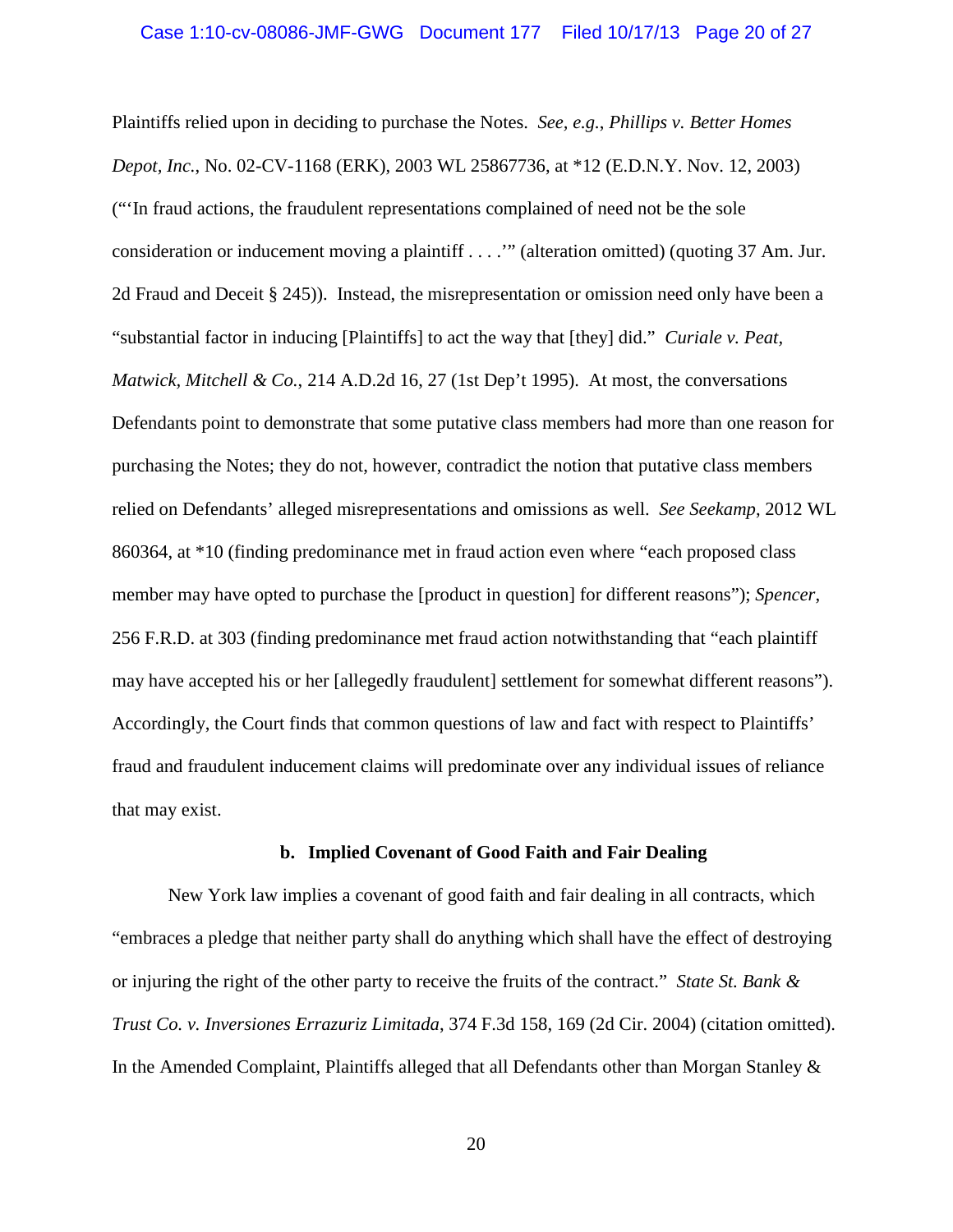# Case 1:10-cv-08086-JMF-GWG Document 177 Filed 10/17/13 Page 21 of 27

Co. violated the covenant in various ways (Am. Compl. ¶¶ 105, 325-330), and they now posit at least four common questions relevant to alleged violations of the implied covenant, namely: (1) "[w]hether Defendants utilized their unilateral authority over the Underlying Assets to select CDOs that they created and shorted," (Pls. Cert. Mem. 20); (2) "[w]hether Defendants utilized their unilateral control over the Underlying Assets to select REs highly susceptible to a downturn in the housing and financial markets" (*Id.*); (3) "[w]hether Defendants played ratings arbitrage and selected Fitch in order to create the riskiest possible Underlying Collateral still capable of garnering an AA rating" (*Id.*); and (4) [w]hether Defendants lowered their internal underwriting criteria in order to approve riskier Underlying Assets," (*Id.*)

Defendants object to certification of implied covenant claim on two grounds. First, they claim that Plaintiffs' attempt to certify an implied covenant class is an impermissible attempt to "re-package a defective common law securities fraud class" as an implied covenant class. (Defs. Cert. Mem. 26). But the cases upon which Defendants rely concern the "re-packaging" of *defective* fraud claims. *See, e.g.*, *Permasteelisa S.p.A. v. Lincolnshire Mgmt*. *Inc.*, 793 N.Y.S.2d 16, 17 (1st Dep't 2005) ("The claim for breach of the implied covenant of good faith . . . merely duplicated the insufficient contract claim," which itself "was essentially duplicative of the insufficient fraud claim."); *Sutton Assocs. v. Lexis-Nexis*, 761 N.Y.S.2d 800, 804 (N.Y. Sup. Ct. Apr. 29, 2003) (holding that the implied covenant claim "[was] duplicative of and merely recast[ed] [plaintiff's] unavailing fraud theory"). Here, Plaintiffs have stated a *valid* fraud claim, as Judge Sand and this Court previously determined. *See Dandong I*, 2011 WL 5170293, at \*14; *Dandong III*, 2013 WL 4482509, at \*11. Accordingly, Defendants' argument is without merit.

Second, Defendants argue that Plaintiffs cannot satisfy the predominance requirement with respect to the implied covenant claim because they rely on a "common course of conduct"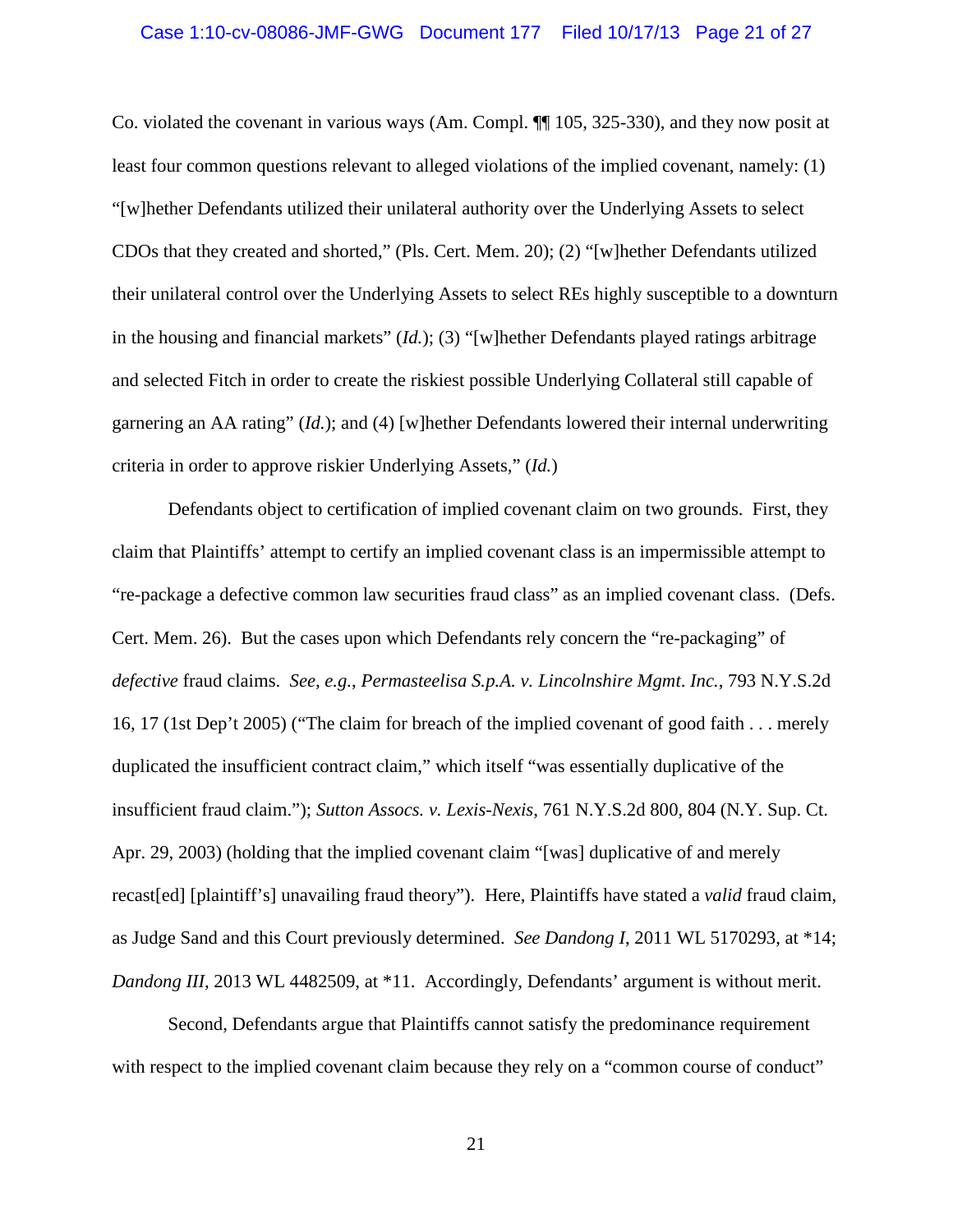# Case 1:10-cv-08086-JMF-GWG Document 177 Filed 10/17/13 Page 22 of 27

theory that was rejected by the Second Circuit in *Moore v. PaineWebber*, 306 F.3d 1247 (2d Cir. 2002). (Defs. Cert. Mem. 26). But the holding in *Moore* was simply that, in the context of a fraudulent misrepresentation claim, proving a common course of conduct could not, by itself, establish predominance because "each plaintiff must prove that he or she personally received a material misrepresentation, and that his or her reliance on this misrepresentation was the proximate cause of his or her loss." *Moore*, 306 F.3d at 1255. That principle is irrelevant to Plaintiffs' implied covenant claims, as liability for an implied covenant claim does not require reliance on any sort of misrepresentation. *See, e.g.*, *ABN AMRO Bank, N.V. v. MBIA Inc.*, 17 N.Y.3d 208, 228-29 (2011) (holding that insureds stated a claim against insurer for breach of the implied covenant when insurer allegedly transferred assets to its parent company for no consideration); *Forman v. Guardian Life Ins. Co. of Am.*, 908 N.Y.S.2d 27, 30 (1st Dep't 2010) (holding that insurance auditor adequately stated a claim for breach of the implied covenant against insurer where insurer allegedly provided auditor with claims to audit but entered into agreement that prevented auditor from recovering funds on those claims), Accordingly, common issues predominate with respect to Plaintiffs' implied covenant claims as well. *See, e.g.*, *In re Checking Account Overdraft Litig.*, 281 F.R.D. 667, 681 (S.D. Fla. 2012) ("[B]reach of the duty [of] good faith and fair dealing may be shown by class-wide evidence of a defendant's subjective bad faith or objectively unreasonable conduct."); *Nat'l Seating & Mobility, Inc. v. Parry*, No. 10 Civ. 2782 (JSW), 2012 WL 2911923, at \*1, \*10 (N.D. Cal. July 16, 2012) (certifying implied covenant class based on employer's allegedly inaccurate calculation of employees' compensation); *Denney v. Jenkens & Gilchrist*, 230 F.R.D. 317, 321 (S.D.N.Y. 2005) (certifying class and approving settlement predicated on breach of, *inter alia*, duty of good faith and fair dealing), *aff'd in part, vacated in part*, 443 F.3d 253 (2d Cir. 2006).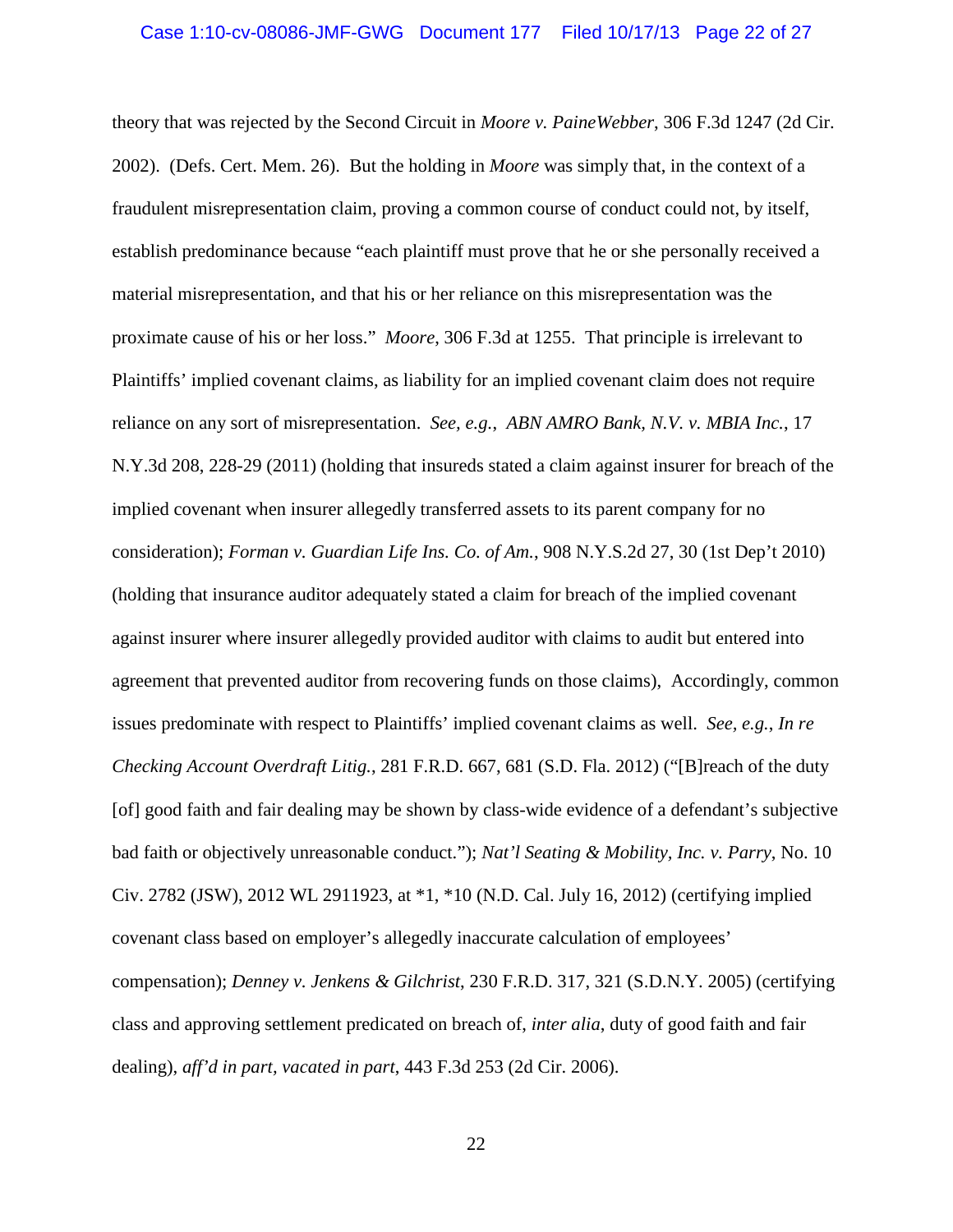# **ii. Superiority**

In addition to mandating the predominance of common factual and legal issues, Rule 23(b)(3) also requires the Court to determine whether "a class action is superior to other available methods for fairly and efficiently adjudicating the controversy." Fed. R. Civ. P.  $23(b)(3)$ . Four factors are "pertinent" to this inquiry:

(A) the class members' interests in individually controlling the prosecution or defense of separate actions; (B) the extent and nature of any litigation concerning the controversy already begun by or against class members; (C) the desirability or undesirability of concentrating the litigation of the claims in the particular forum; and (D) the likely difficulties in managing a class action.

*Id.* Courts have held that class actions are particularly appropriate in federal securities actions, *see, e.g.*, *Green v. Wolf Corp.*, 406 F.2d 291, 296 (2d Cir. 1968) ("[A] class action in a federal securities action may well be the appropriate means for expeditious litigation of issues, because a large number of individuals may have been injured, although no one person may have been damaged to a degree which would have induced him to institute litigation solely on his own behalf."); *see also In re Vivendi Universal, S.A.*, 242 F.R.D. at 91 (collecting cases), and these considerations apply with equal force here. Further, Plaintiffs have put forth evidence that a class action judgment would likely be enforced in a Singapore court (*see* Furmston Decl. (Docket No. 144) ¶¶ 11-12), and Defendants do not appear to contest the superiority requirement. Accordingly, the Court finds that it is satisfied, and Plaintiffs' motion to certify the class is therefore GRANTED. Additionally, the Court appoints Kirby McInerney LLP as class counsel, and approves the named Plaintiffs as class representatives.

# **B. The Admissibility of Expert Reports**

The second motion before the Court is one brought by Defendants to exclude the declarations of Plaintiffs' experts Craig A. Wolson (the "Wolson Declaration") and Ilya Eric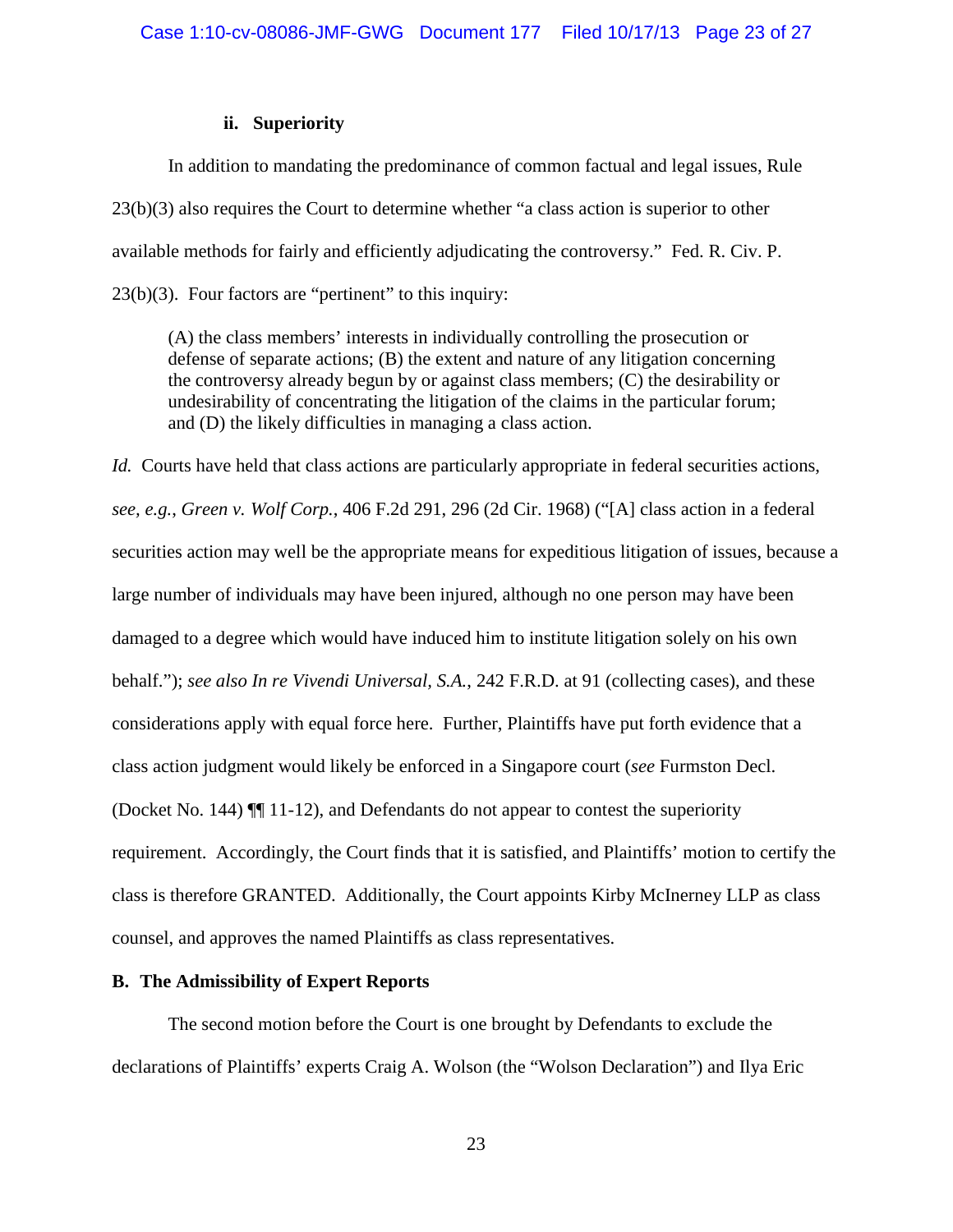# Case 1:10-cv-08086-JMF-GWG Document 177 Filed 10/17/13 Page 24 of 27

Kolchinsky (the "Kolchinsky Declaration"), pursuant to Rule 702 of the Federal Rules of Evidence and *Daubert v. Merrell Dow Pharmaceuticals, Inc.*, 509 U.S. 579 (1993). *Daubert* requires that an expert's testimony "both rest[] on a reliable foundation and [be] relevant to the task at hand." *Id.* at 597. When a motion to exclude expert testimony is made at the class certification stage, the *Daubert* standard applies, but the inquiry is "limited to whether or not the [expert reports] are admissible to establish the requirements of Rule 23." *In re NYSE Specialists Sec. Litig.*, 260 F.R.D. 55, 66 (S.D.N.Y. 2009). In other words, "[t]he question is not . . . whether a jury at trial should be permitted to rely on [the expert's] report to find facts as to liability, but rather whether [the Court] may utilize it in deciding whether the requisites of Rule 23 have been met." *In re Visa Check/Mastermoney Antitrust Litig.*, 192 F.R.D. 68, 77 (S.D.N.Y. 2000). Defendants challenge the Declarations as both irrelevant and unreliable.

Defendants' arguments with respect to the Kolchinsky Declaration have some force, but they are moot because the Court did not consider the Kolchinsky Declaration in reaching its decision on Plaintiffs' motion to certify. Defendants' arguments with respect to the Wolson Declaration, on the other hand, fail to persuade. First, as the discussion above makes clear, the Wolson Declaration is plainly relevant insofar as it has a "valid connection to the pertinent inquiry." *In re Rezulin Prods. Liab. Litig.*, 309 F. Supp. 2d 531, 540 (S.D.N.Y. 2009). That is, the Wolson Declaration is relevant to the predominance inquiry under Rule 23(b)(3) because it speaks to whether and how investors would have reacted differently if Defendants had provided the omitted information or had they not made the allegedly misleading statements on the documents provided to Plaintiffs. (Wolson Decl. ¶¶ 5.01, 5.02).

The fact that the Wolson Declaration refers to the omitted information as "material" does not render it an inadmissible legal opinion. The Court does not understand any of Mr. Wolson's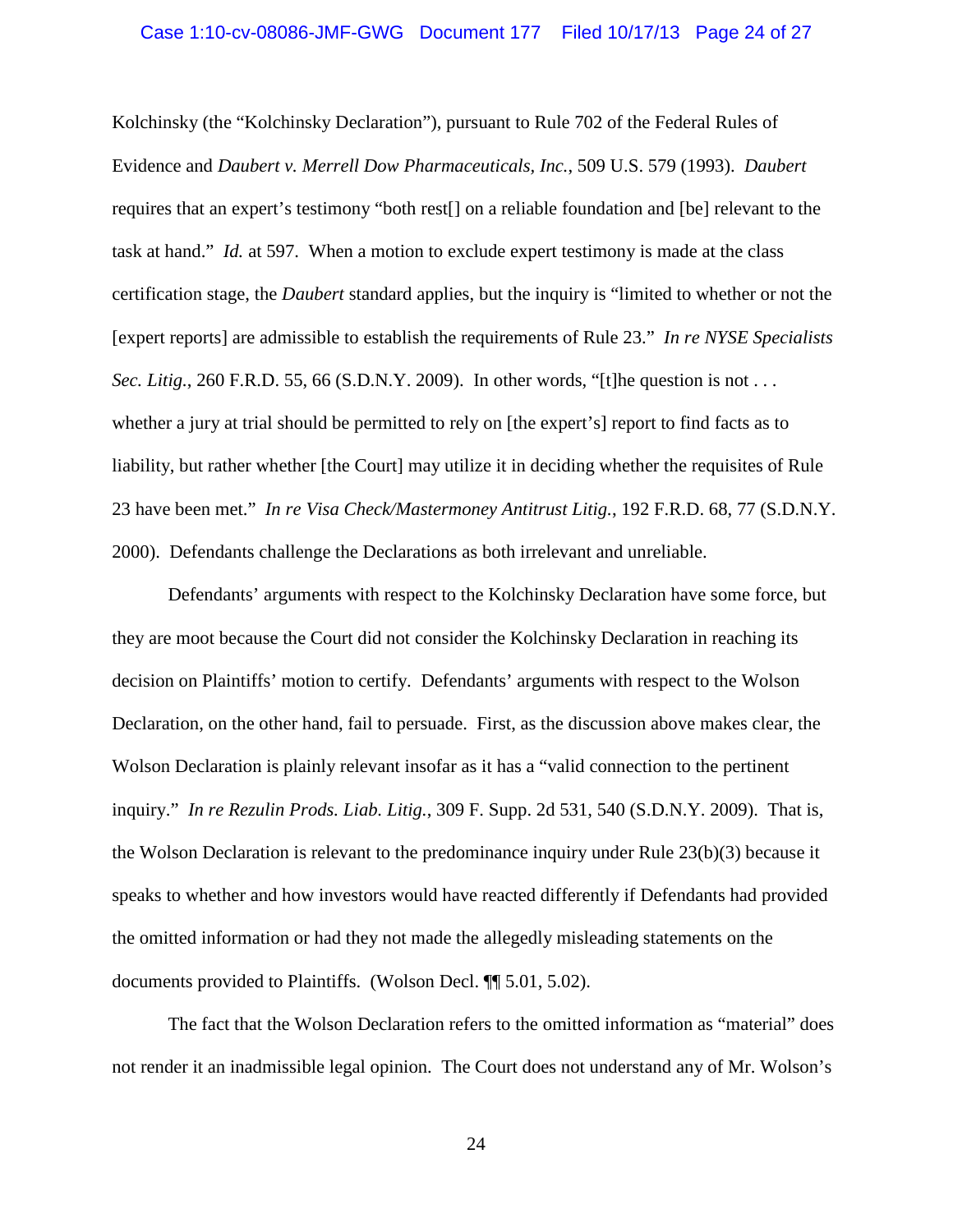# Case 1:10-cv-08086-JMF-GWG Document 177 Filed 10/17/13 Page 25 of 27

statements — particularly that the "offering materials omitted information that would have been material to any reasonable investor" (Wolson Decl.  $\llbracket 5$ ) — as "encompass[ing] an ultimate legal conclusion." *United States v. Jacques Dessange, Inc.*, No. S2 99 Cr. 1182 (DLC), 2000 WL 294849, at \*2 (S.D.N.Y. Mar. 21, 2000). Whether the omitted information and misrepresentations were material is an issue for the factfinder at trial, and is not before the Court at this stage of the litigation. The question presently before the Court is simply whether common questions predominate — or, alternatively, whether individual questions of reliance overwhelm them — and the importance of the omitted information and allegedly misleading statements has some bearing on that question. Of course, if Wolson were to testify regarding materiality at trial, the Court might well instruct him to "recast his testimony by using terminology that does not express legal conclusions." *Crown Cork & Seal Co., Inc. Master Ret. Trust v. Credit Suisse First Bos. Corp.*, Nos. 12 Civ. 5803 (JLG) et al., 2013 WL 978980, at \*8 (S.D.N.Y. Mar. 12, 2013). The risk of jury confusion inherent in a witness's use of a legal term is not relevant at this stage, however.

Defendants' reliability objections to the Wolson Declaration are also unconvincing. *See*  Fed. R. Evid. 702 (providing that expert testimony must be "based on sufficient facts or data," be "the product of reliable principles and methods," and that "the expert reliably applied the principles and methods to the facts of the case"); *see also Daubert*, 509 U.S. at 593-94 (listing factors to use in assessing the reliability of expert testimony). Defendants' principal objection appears to be that Wolson failed to account for the geographical location of Plaintiffs. In particular, they assert that Wolson "has no understanding of either the Singapore securities marketplace or Singapore investors" and that he did not conduct any investigation about the Singapore financial markets. (Defs.' Exclusion Mem. 6-7, 14-15). But Defendants fail to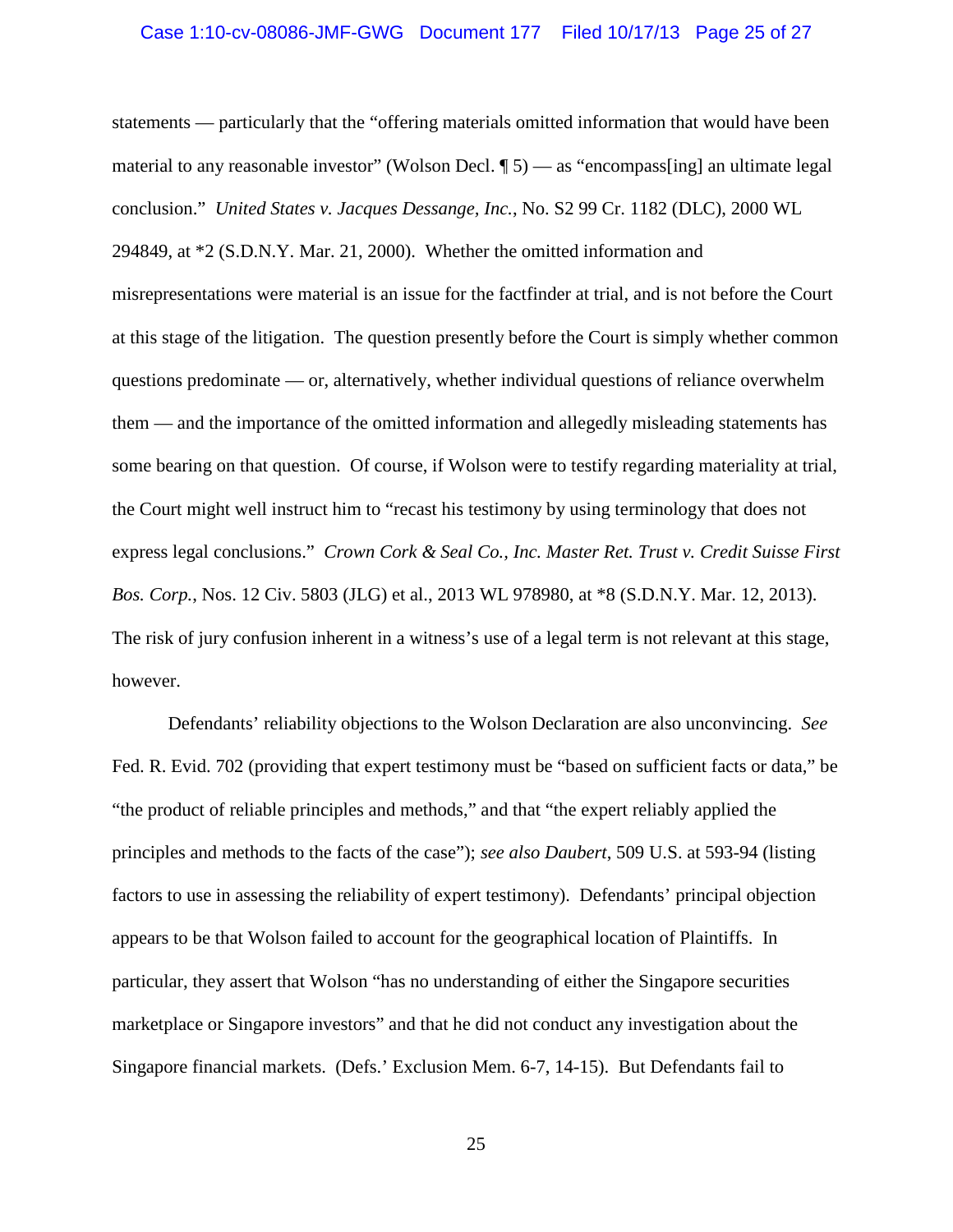# Case 1:10-cv-08086-JMF-GWG Document 177 Filed 10/17/13 Page 26 of 27

identify any reason that information would be relevant to investors in United States markets markets with which Wolson is indisputably familiar (*see* Wolson Decl. ¶¶ 1.04, 1.05; Cattell Decl. (Docket No. 156) Ex. 2 136:24-137:9) — but not to investors in the Singapore marketplace. Defendants also contend that the Wolson Declaration represents nothing more than Wolson's subjective opinion, unmoored from any verifiable methodology. (Defs.' Exclusion Mem. 15-16). But Wolson's opinion regarding the importance of the omitted or allegedly misleading information is based on his experience in the structured finance industry, and experts are permitted to provide such experiential testimony so long as they "explain how [their] experience leads to the conclusion reached and how [their] experience is reliably applied to the facts." *Israel v. Spring Indus., Inc.*, 2006 WL 3196956, at \*2 (E.D.N.Y. Nov. 3, 2006); *see also Bd. of Trs. of AFTRA Ret. Fund v. JPMorgan Chase Bank, N.A.*, 2011 WL 6288415, at \*4 (S.D.N.Y. Dec. 15, 2011). Wolson has done so here. (Wolson Decl. ¶ 1.07).

Ultimately, Defendants' objections to the Wolson Declaration go more to weight than to admissibility. *See, e.g.*, *Bacardi & Co. v. N.Y. Lighter Co.*, No. 97-CV-7140 JS VVP, 2000 WL 298915, at \*2 (E.D.N.Y. Mar. 15, 2000) ("Although expert testimony should be excluded if it is speculative or conjectural, or if it is based on assumptions that are so unrealistic and contradictory as to suggest bad faith, or to be in essence an apples and oranges comparison, other contentions that the assumptions are unfounded go to the weight, not the admissibility, of the testimony." (quoting *Boucher v. U.S. Suzuki Motor Corp.*, 73 F.3d 18, 21 (2d Cir. 1996)); *see also Amorgianos v. Nat'l R.R. Passenger Corp.*, 303 F.3d 256, 267 (2d Cir. 2002) (describing the "liberal admissibility standards of the federal rules" and explaining that "[a] minor flaw in an expert's reasoning or a slight modification of an otherwise reliable method will not render an expert's opinion per se inadmissible"); *McCullock v. H.B. Fuller Co.*, 61 F.3d 1038, 1044 (2d